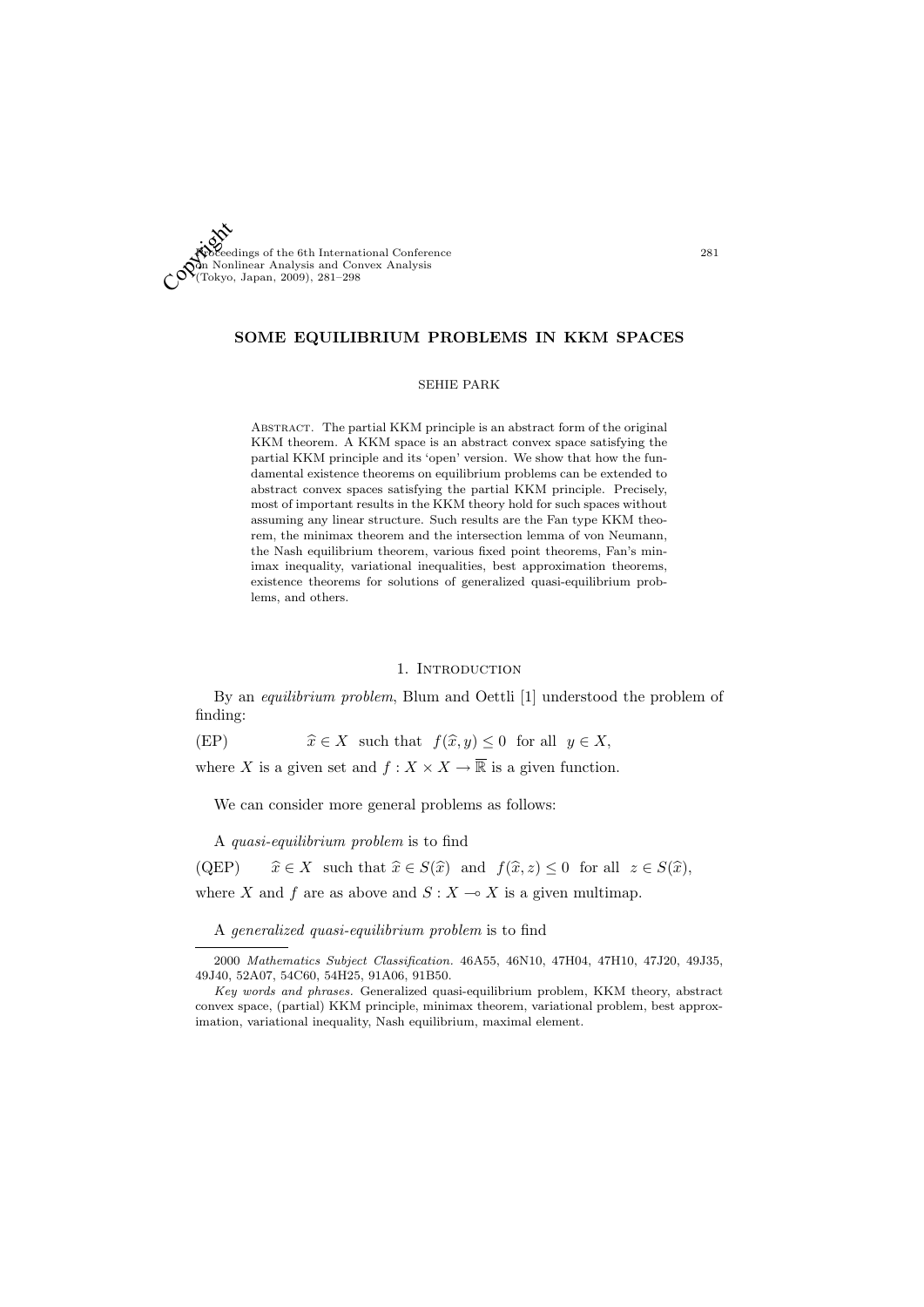

and 
$$
f(\widehat{x}, \widehat{y}, z) \le 0
$$
 for all  $z \in S(\widehat{x})$ ,

where X and S are the same as above, Y is another given set,  $T : X \to Y$  is another multimap, and  $f: X \times Y \times X \to \overline{\mathbb{R}}$  is a given function.

These problems contain as special cases, for instance, optimization problems, problems of the Nash type equilibrium, complementarity problems, fixed point problems, and variational inequalities, as well as many others. There are many generalizations of these problems; see [23,25,29–32,35]. Many authors also work on such problems replacing extended real-valued functions by other functions whose ranges are some partially ordered sets, order complete Riesz spaces, or some ordered vector spaces. But we are not concerned with them here.

In this survey, we study some equilibrium problems, quasi-equilibrium problems, and generalized quasi-equilibrium problems in abstract convex spaces. We show that how the fundamental theorems on equilibrium problems can be extended to abstrct convex spaces. Precisely, most of important results in the KKM theory hold without assuming the linearity in topological vector spaces. Such examples are the Fan type KKM theorem, the minimax theorem and the intersection lemma of von Neumann, the Nash equilibrium theorem, various fixed point theorems, Fan's minimax inequality, variational inequalities, best approximation theorems, existence theorems for solutions of generalized quasi-equilibrium problems, and others. This paper contains some improved versions of corresponding results in [34–36] and their proofs will appear in our forthcoming works.

## 2. Abstract convex spaces

Let  $\langle D \rangle$  denote the set of all nonempty finite subsets of a set D. Multimaps are also called simply maps.

**Definition 2.1** ([33–36]). An abstract convex space  $(E, D; \Gamma)$  consists of a topological space E, a nonempty set D, and a multimap  $\Gamma : \langle D \rangle \to E$  with nonempty values  $\Gamma_A := \Gamma(A)$  for  $A \in \langle D \rangle$ .

For any  $D' \subset D$ , the Γ-convex hull of D' is denoted and defined by

$$
co_{\Gamma} D' := \bigcup \{ \Gamma_A \mid A \in \langle D' \rangle \} \subset E.
$$

A subset X of E is called a  $\Gamma$ -convex subset of  $(E, D; \Gamma)$  relative to D' if for any  $N \in \langle D' \rangle$ , we have  $\Gamma_N \subset X$ , that is,  $\text{co}_{\Gamma} D' \subset X$ .

When  $D \subset E$ , the space is denoted by  $(E \supset D; \Gamma)$ . In such case, a subset X of E is said to be Γ-convex if  $\text{co}_{\Gamma}(X \cap D) \subset X$ ; in other words, X is Γ-convex relative to  $D' := X \cap D$ . In case  $E = D$ , let  $(E; \Gamma) := (E, E; \Gamma)$ .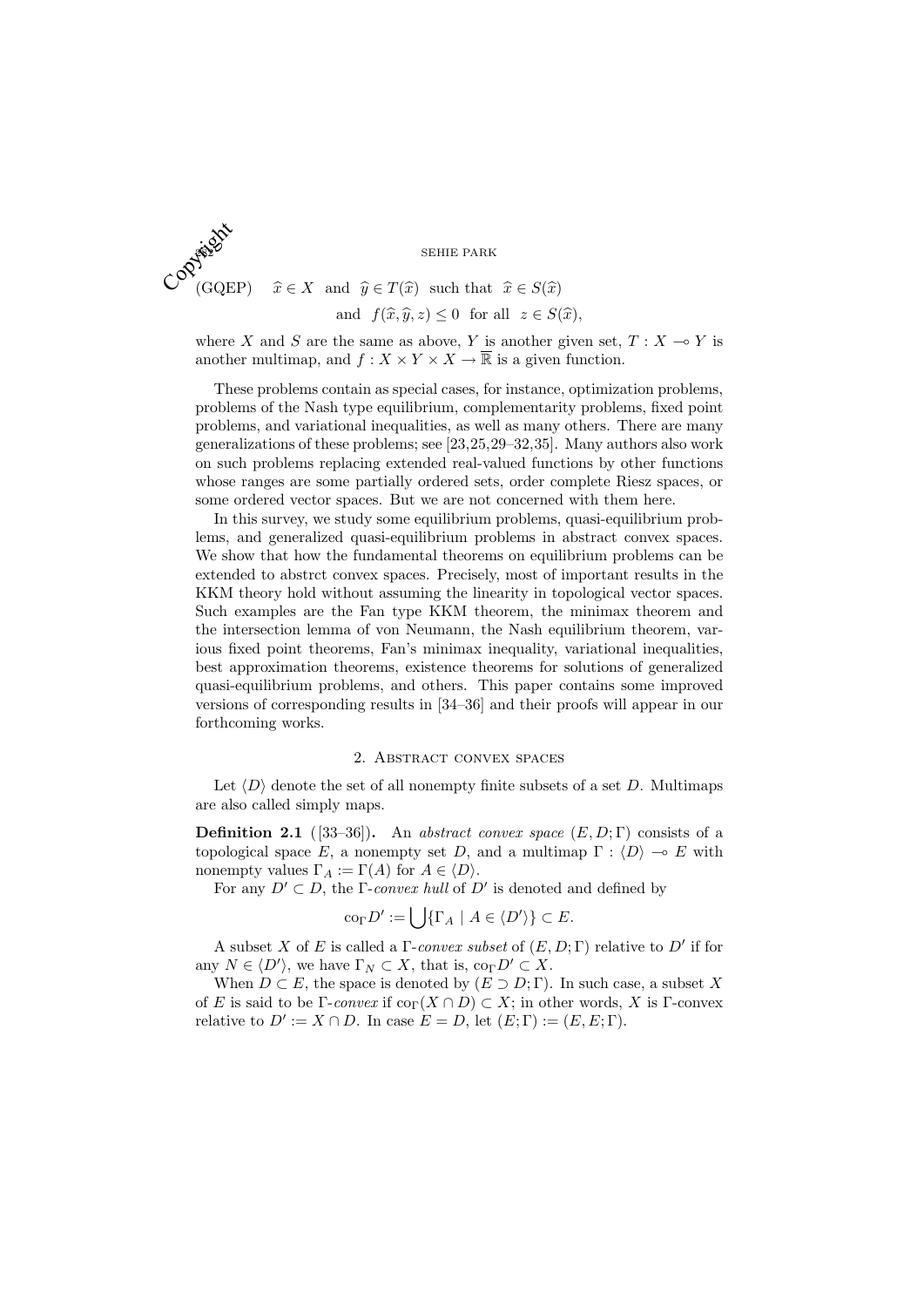Example. We give examples of abstract convex spaces: Copyright

1. The triple  $(\Delta_n \supset V; \text{co})$  in the original KKM theorem [21]; where  $\Delta_n$  is the standard *n*-simplex, V the set of its vertices  $\{e_i\}_{i=0}^n$ , and co :  $\langle V \rangle \to \Delta_n$ the convex hull operation.

2. A triple  $(X \supset D; \Gamma)$ , where X and D are subsets of a t.v.s. E such that co  $D \subset X$  and  $\Gamma :=$ co. Fan's celebrated KKM lemma [5] is for  $(E \supset D;$ co), where  $D$  is a nonempty subset of  $E$ .

3. A convex space  $(X \supset D; \Gamma)$  [27, 28] is a triple where X is a subset of a vector space,  $D \subset X$  such that co  $D \subset X$ , and each  $\Gamma_A$  is the convex hull of  $A \in \langle D \rangle$  equipped with the Euclidean topology. This concept generalizes the one due to Lassonde for  $X = D$ ; see [22]. However he obtained several KKM type theorems w.r.t.  $(X \supset D; \Gamma)$ .

4. A triple  $(X \supset D; \Gamma)$  is called an H-space by Park [27] if X is a topological space, D a nonempty subset of X, and  $\Gamma = {\{\Gamma_A\}}$  a family of contractible (or, more generally,  $\omega$ -connected) subsets of X indexed by  $A \in \langle D \rangle$  such that  $\Gamma_A \subset \Gamma_B$  whenever  $A \subset B \in \langle D \rangle$ . If  $D = X$ ,  $(X;\Gamma) := (X,X;\Gamma)$  is called a c-space by Horvath [14] or an H-space by Bardaro and Ceppitelli in 1988. Hyperconvex metric spaces due to Aronszajn and Panitchpakdi, Hyperbolic spaces due to Reich and Shafrir, and many others are c-spaces.

5. A generalized convex space or a G-convex space  $(X, D; \Gamma)$  due to Park is an abstract convex space such that for each  $A \in \langle D \rangle$  with the cardinality  $|A| = n + 1$ , there exists a continuous function  $\phi_A : \Delta_n \to \Gamma(A)$  such that  $J \in \langle A \rangle$  implies  $\phi_A(\Delta_J) \subset \Gamma(J)$ .

Here,  $\Delta_J$  is the face of  $\Delta_n$  corresponding to  $J \in \langle A \rangle$ ; that is, if  $A =$  ${a_0, a_1, \ldots, a_n}$  and  $J = {a_{i_0}, a_{i_1}, \ldots, a_{i_k}} \subset A$ , then  $\Delta_J = \text{co}\{e_{i_0}, e_{i_1}, \ldots, e_{i_k}\}.$ For details, see [27, 28, 32] and references therein. When  $X = D$ , G-convex spaces are called L-spaces.

6. A  $\phi_A$ -space  $(X, D; {\phi_A}_{A\in\langle D \rangle})$  consists of a topological space X, a nonempty set D, and a family of continuous functions  $\phi_A : \Delta_n \to X$  (that is, singular *n*-simplices) for  $A \in \langle D \rangle$  with  $|A| = n + 1$ . Every  $\phi_A$ -space can be made into a G-convex space; see [33]. Recently,  $\phi_A$ -spaces are called GFCspaces by Khanh et al. [18]. When  $X = D$ ,  $\phi_A$ -spaces are called FC-spaces or simplicial spaces.

7. A convexity space  $(E, \mathcal{C})$  in the classical sense is an abstrct convex space whenever  $E$  is given a topology; see [40], where the bibliography lists 283 papers.

8. Suppose  $X$  is a closed convex subset of a complete  $\mathbb{R}$ -tree  $H$ , and for each  $A \in \langle X \rangle$ ,  $\Gamma_A := conv_H(A)$ , where  $conv_H(A)$  is the intersection of all closed convex subsets of  $H$  that contain  $A$ ; see Kirk and Panyanak [19]. Then  $(H \supset X; \Gamma)$  is an abstract convex space.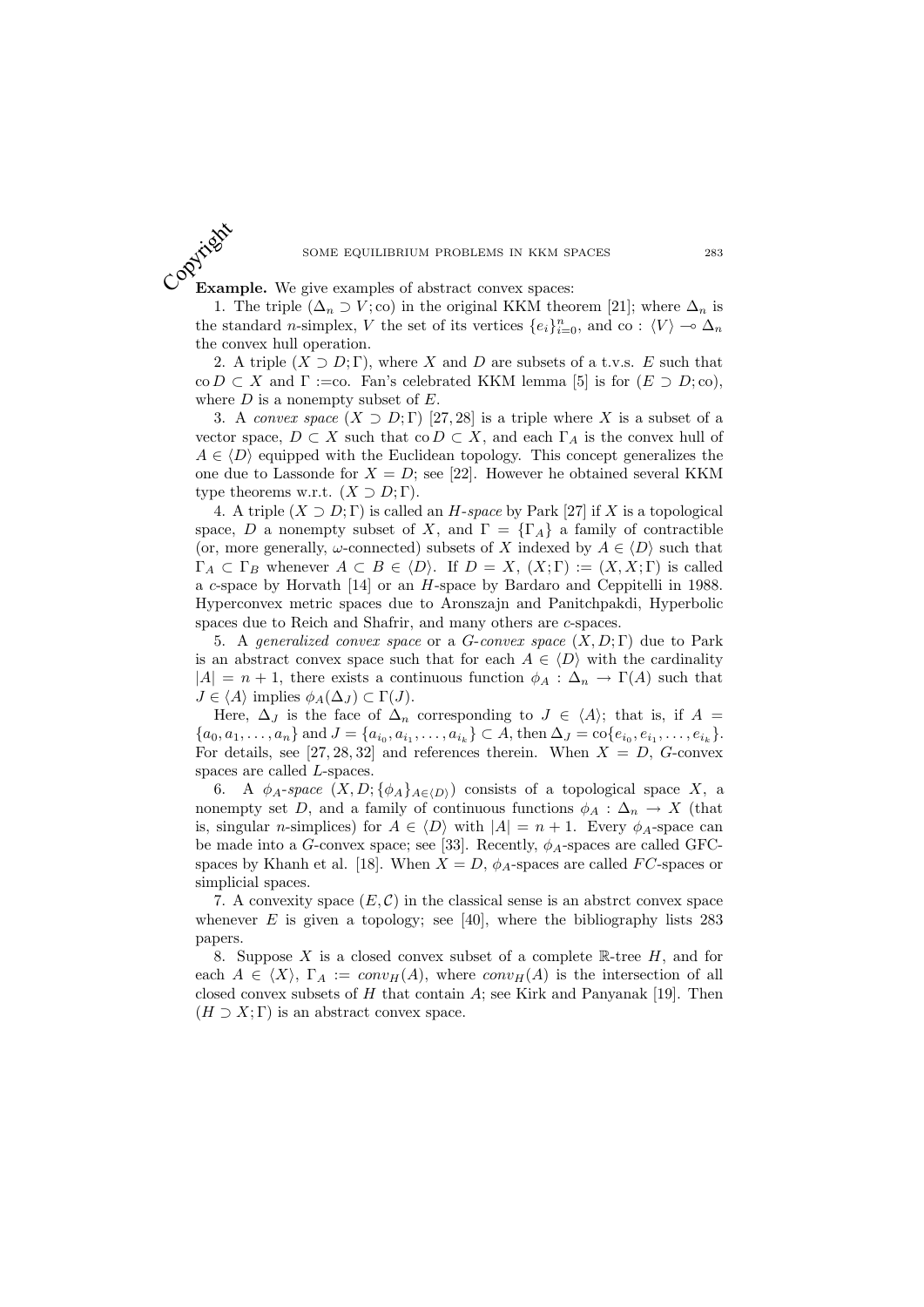9. According to Horvath [16], a convexity on a topological space  $X$  is an algebraic closure operator  $A \mapsto |[A]|$  from  $\mathcal{P}(X)$  to  $\mathcal{P}(X)$  such that  $|[\{x\}]|$  =  ${x}$  for all  $x \in X$ , or equivalently, a family C of subsets of X, the convex sets, which contains the whole space and the empty set as well as singletons and which is closed under arbitrary intersections and updirected unions.

10. A B-space due to Briec and Horvath [3] is an abstract convex space.

Note that each of 3-10 has a large number of concrete examples.

**Definition 2.2.** For an abstract convex space  $(X \supset D; \Gamma)$ , a real function  $f: X \to \mathbb{R}$  is said to be quasiconcave [resp., quasiconvex] if  $\{x \in X \mid f(x) > r\}$ [resp.,  $\{x \in X \mid f(x) < r\}$ ] is Γ-convex for each  $r \in \mathbb{R}$ .

Recall that a real function  $f: X \to \mathbb{R}$ , where X is a topological space, is lower [resp., upper] semicontinuous (l.s.c.) [resp., u.s.c.] if  $\{x \in X \mid f(x) > r\}$ [resp.  $\{x \in X \mid f(x) < r\}$ ] is open for each  $r \in \mathbb{R}$ .

## 3. The KKM theorems

**Definition 3.1.** Let  $(E, D; \Gamma)$  be an abstract convex space. A multimap  $G$ :  $D \multimap E$  is called a KKM map if

$$
\Gamma_A \subset G(A) := \bigcup_{y \in A} G(y) \quad \text{for all } A \in \langle D \rangle.
$$

Example. Granas [9] gave examples of KKM maps as follows:

(i) Variational problems. Let  $C$  be a convex subset of a vector space  $E$  and  $\phi: C \to \mathbb{R}$  is a convex function. Then  $G: C \to C$  defined by

 $G(x) = \{y \in C \mid \phi(y) \leq \phi(x)\}\$ for  $x \in C$ 

is a KKM map.

(ii) Best approximation. Let C be a convex subset of a vector space  $E$ , p a seminorm on E, and  $f: C \to E$  a function. Then  $G: C \to C$  defined by

$$
G(x) = \{ y \in C \mid p(f(y) - y) \le p(f(y) - x) \} \text{ for } x \in C
$$

is a KKM map.

(iii) Variational inequalities. Let  $(H, \langle \cdot, \cdot \rangle)$  be an inner product space, C a convex subset of H, and  $f: C \to H$  a function. Then  $G: C \to C$  defined by

$$
G(x) = \{ y \in C \mid \langle f(y), y - x \rangle \le 0 \} \text{ for } x \in C
$$

is a KKM map.

**Example.** For a  $\phi_A$ -space  $(X, D; {\phi_A})$ , any map  $T : D \to X$  satisfying  $\phi_A(\Delta_J) \subset T(J)$  for each  $A \in \langle D \rangle$  and  $J \in \langle A \rangle$ 

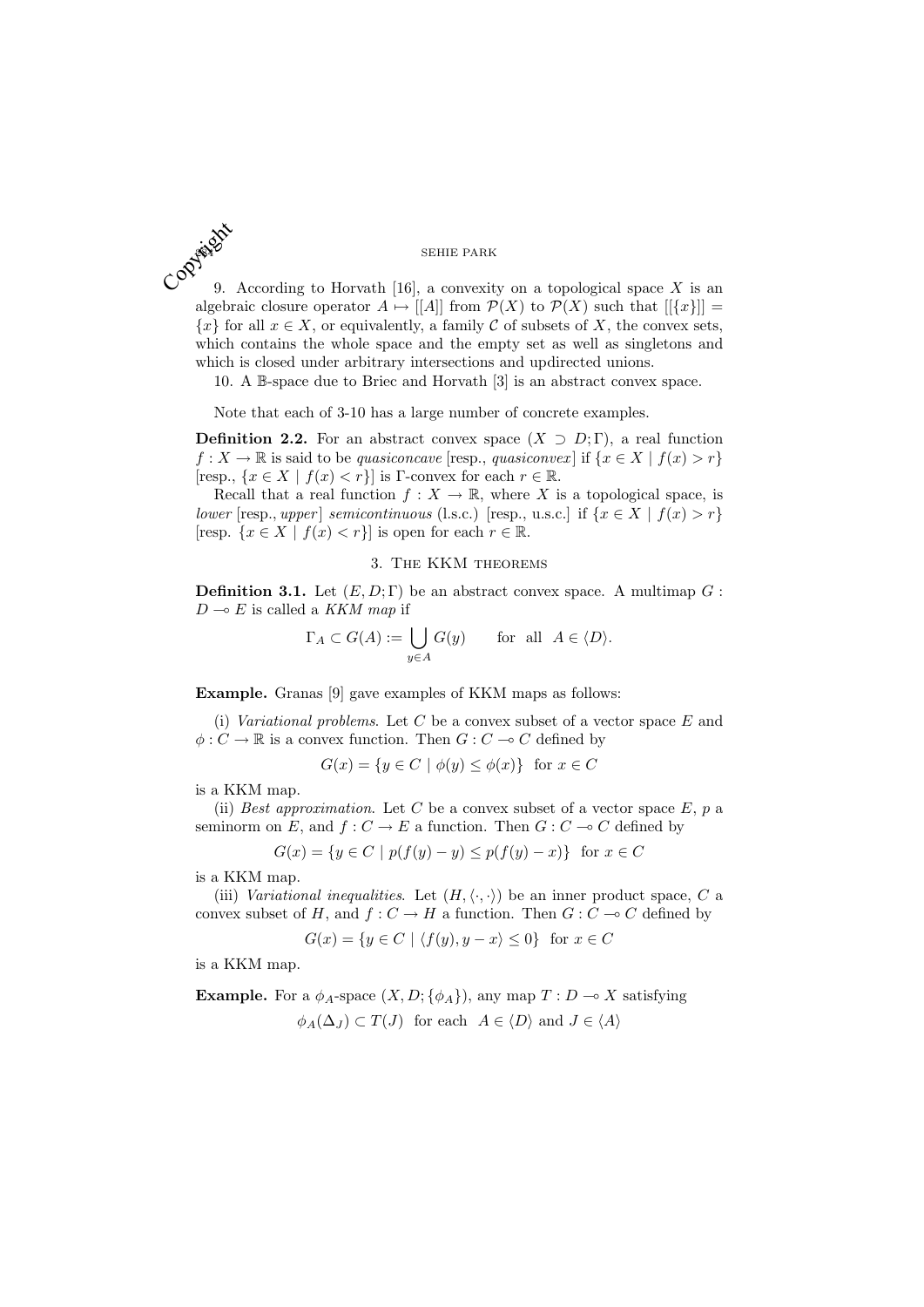

SOME EQUILIBRIUM PROBLEMS IN KKM S<br>
COPYRIGHT ON A G-CONVEX Space  $(X, D; \Gamma)$ ; see [33].

Definition 3.2. The *partial KKM principle* for an abstract convex space  $(E, D; \Gamma)$  is the statement that, for any closed-valued KKM map  $G: D \to E$ , the family  $\{G(y)\}_{y\in D}$  has the finite intersection property. The KKM principle is the statement that the same property also holds for any open-valued KKM map.

An abstract convex space is called a KKM space if it satisfies the KKM principle.

In our recent works [34–36,38], we studied foundations of the KKM theory on abstract convex spaces and noticed there that many important results therein are related to the (partial) KKM principle.

Example. We give examples of KKM spaces:

1. Every G-convex space is a KKM space [28].

2. A connected linearly ordered space  $(X, \leq)$  can be made into a KKM space [36].

3. The extended long line  $L^*$  is a KKM space  $(L^* \supset D; \Gamma)$  with the ordinal space  $D := [0, \Omega]$ ; see [36]. But  $L^*$  is not a G-convex space.

4. For a closed convex subset X of a complete R-tree H with  $\Gamma_A :=$  $conv_H(A)$  for each  $A \in \langle X \rangle$ , the triple  $(H \supset X; \Gamma)$  satisfies the partial KKM principle; see Kirk and Panyanak [19]. Later we found that  $(H \supset X; \Gamma)$  is a KKM space [37].

5. For Horvath's convex space  $(X, \mathcal{C})$  with the weak Van de Vel property, the corresponding abstract convex space  $(X; \Gamma)$  is a KKM space, where  $\Gamma_A :=$  $[|A|] = \bigcap \{C \in \mathcal{C} \mid A \subset C\}$  is metrizable for each  $A \in \langle X \rangle$ ; see [16,37].

6. A B-space due to Briec and Horvath is a KKM space [3, Corollary 2.2].

Now we have the following diagram for triples  $(E, D; \Gamma)$ :

Simplex  $\implies$  Convex subset of a t.v.s.  $\implies$  Lassonde type convex space

 $\implies$  H-space  $\implies$  G-convex space  $\iff \phi_A$ -space  $\implies$  KKM space

 $\Rightarrow$  Space satisfying the partial KKM principle

 $\Rightarrow$  Abstract convex space.

It is not known yet whether there is a space satisfying the partial KKM principle that is not a KKM space.

The original KKM theorem is the closed version of the following well-known fact; see [21, 27, 28]: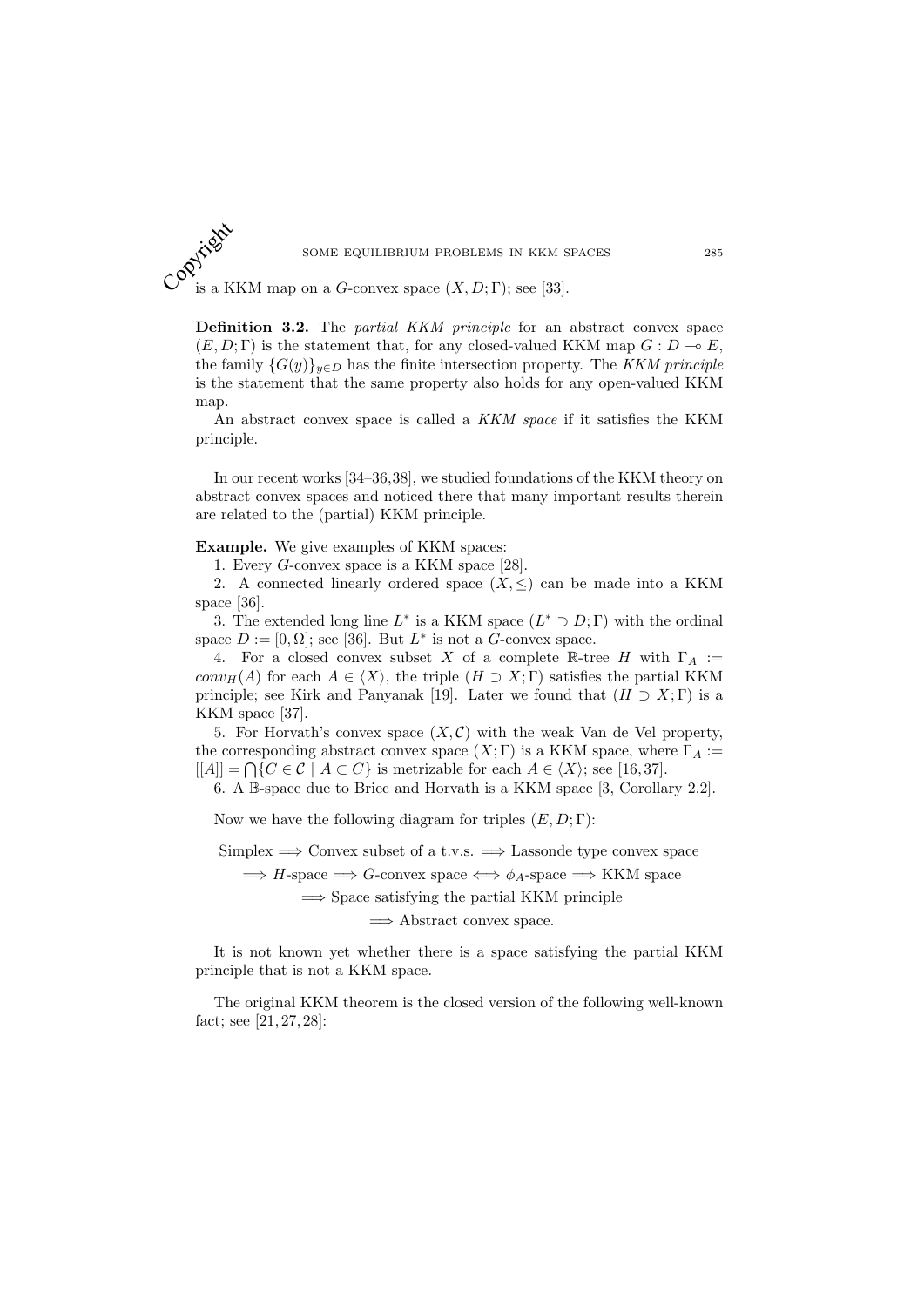The KKM theorem. Let D be the set of vertices of an n-simplex  $\Delta_n$  and  $\mathbb{C}^{\mathbb{Q}^{\mathbb{Z}^{\mathbb{Z}}}}$  $G: D \multimap \Delta_n$  be a KKM map (that is, co  $A \subset G(A)$  for each  $A \subset D$ ) with G:  $D \to \Delta_n$  be a KKM map (that is, co  $A \subseteq \text{closed}$  [resp., open] values. Then  $\bigcap_{z \in D} G(z) \neq \emptyset$ .

The following is a Fan type KKM theorem for KKM spaces [36]:

**Theorem 3.3.** An abstract convex space  $(X, D; \Gamma)$  is a KKM space if and only if for any map  $G: D \longrightarrow X$  satisfying

(1) G has closed [resp., open] values; and  $(2)$  G is a KKM map,

 ${G(z)}_{z\in D}$  has the finite intersection property. Further, if

Further,  $y$ <br>(3)  $\bigcap_{z \in M} \overline{G(z)}$  is compact for some  $M \in \langle D \rangle$ , then we have  $\bigcap_{z \in D} \overline{G(z)} \neq \emptyset$ .

The KKM theory, first called by the author [24], is the study of applications of various equivalent formulations of the KKM theorem. At the beginning, the theory was mainly devoted to study on convex subsets of topological vector spaces by Ky Fan [5–8]. Later, it has been extended to convex spaces by Lassonde  $[22]$ , and to c-spaces (or H-spaces) by Horvath  $[12-15]$ , and others. Later the KKM theory is extended to G-convex spaces in a sequence of papers of the author; see [27, 28, 32] and references therein. Recently, the theory is further extended to abstract convex spaces or the KKM spaces [33–36].

A milestone of the history of the KKM theory was erected by Ky Fan [5]. He extended the original KKM theorem to arbitrary topological vector spaces and applied it to coincidence theorems generalizing the Tychonoff fixed point theorem and a result concerning two continuous maps from a compact convex set into a uniform space. Further applications were followed by himself [6–8] and many other authors; see [9, 27].

**Corollary 3.4** (Fan [5]). Let X be an arbitrary set in a topological vector space Y. To each  $x \in X$ , let a closed set  $F(x) \subset Y$  be given such that the following two conditions are satisfied:

(1) The convex hull of any finite subset  $\{x_1, x_2, \ldots, x_n\}$  of X is contained  $in \bigcup_{i=1}^{n} F(x_i).$ 

(2)  $F(x)$  is compact for at least one  $x \in X$ . (2)  $F(x)$  is compact<br>Then  $\bigcap_{x\in X} F(x) \neq \emptyset$ .

# 4. The von Neumann type minimax theorem

An abstract convex space  $(X, D; \Gamma)$  is said to be *compact* if X is compact. Let  $\{(X_i, D_i; \Gamma_i)\}_{i \in I}$  be any family of abstract convex spaces. Let  $X :=$ Let  $\{\{X_i, D_i; \Gamma_i\}\}_{i\in I}$  be any lamny of abstract convex spaces. Let  $X := \prod_{i\in I} X_i$  be equipped with the product topology and  $D = \prod_{i\in I} D_i$ . For each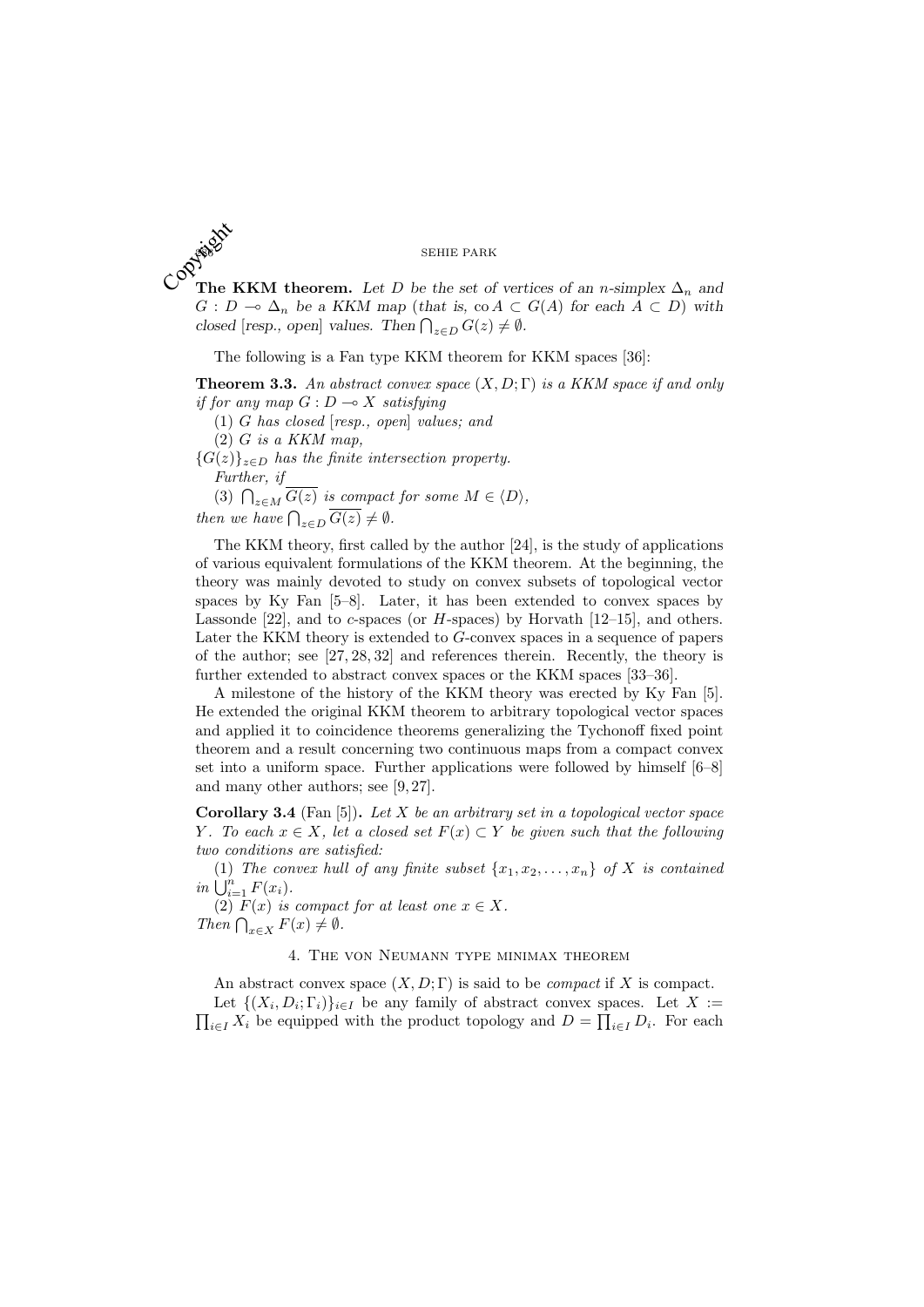SOME EQUILIBRIUM PROBLEMS IN KKM SPACES 287<br>
COP<sub> $i \in I$ </sub>, let  $\pi_i : D \to D_i$  be the projection. For each  $A \in \langle D \rangle$ , define  $\Gamma(A) :=$  $\prod_{i\in I} \Gamma_i(\pi_i(A))$ . Then  $(X, D; \Gamma)$  is an abstract convex space.

Note that for the case  $X_i = D_i$  for each i is a G-convex space, the product of Γ-convex subsets is also Γ-convex in the product  $G$ -convex space; see [41].

In the framework of our KKM theory on abstract convex spaces, we have the following generalization of the von Neumann–Sion minimax theorem.

Let  $(X; \Gamma_1)$  and  $(Y; \Gamma_2)$  be abstract convex spaces. For their product as above, we define  $\Gamma_{X\times Y}(A) := \Gamma_1(\pi_1(A)) \times \Gamma_2(\pi_2(A))$  for  $A \in \langle X \times Y \rangle$ .

**Theorem 4.1.** Let  $(E; \Gamma) := (X \times Y; \Gamma_{X \times Y})$  be the product abstract convex space,  $f, s, t, g: X \times Y \to \overline{\mathbb{R}}$  be four functions,  $\mu := \inf_{y \in Y} \sup_{x \in X} f(x, y)$ , and  $\nu := \sup_{x \in X} \inf_{y \in Y} g(x, y)$ . Suppose that

(1)  $f(x, y) \leq s(x, y) \leq t(x, y) \leq g(x, y)$  for each  $(x, y) \in X \times Y$ ;

(2) for each  $r < \mu$  and  $y \in Y$ ,  $\{x \in X \mid s(x, y) > r\}$  is  $\Gamma_1$ -convex; for each  $r > \nu$  and  $x \in X$ ,  $\{y \in Y \mid t(x, y) < r\}$  is  $\Gamma_2$ -convex;

(3) for each  $r > \nu$ , there exist  $\{x_i\}_{i=1}^m \subset X$  such that  $Y = \bigcup_{i=1}^m \text{Int } \{y \in X\}$  $Y \mid f(x_i, y) > r$ ; and

(4) for each  $r < \mu$ , there exist  $\{y_j\}_{j=1}^n \subset Y$  such that  $X = \bigcup_{j=1}^n \text{Int} \{x \in Y\}$  $X | g(x, y_i) < r$ .

If  $(E;\Gamma)$  satisfies the partial KKM principle, then we have

$$
\inf_{y \in Y} \sup_{x \in X} f(x, y) \le \sup_{x \in X} \inf_{y \in Y} g(x, y).
$$

Corollary 4.2 (Park [34]). Let  $(X; \Gamma)$  and  $(Y; \Gamma')$  be compact abstract convex spaces and  $f, g: X \times Y \to \mathbb{R} \cup \{+\infty\}$  be functions such that

(1)  $f(x, y) \leq g(x, y)$  for each  $(x, y) \in X \times Y$ ;

(2) for each  $x \in X$ ,  $f(x, \cdot)$  is l.s.c. and  $g(x, \cdot)$  is quasiconvex on Y; and

(3) for each  $y \in Y$ ,  $f(\cdot, y)$  is quasiconcave and  $g(\cdot, y)$  is u.s.c. on X.

If  $X \times Y$  satisfies the partial KKM principle, then we have

$$
\min_{y \in Y} \sup_{x \in X} f(x, y) \le \max_{x \in X} \inf_{y \in Y} g(x, y).
$$

If  $f = g$  and if X and Y are convex spaces, Corollary 4.2 reduces to the following Sion's generalization of the von Neumann minimax theorem:

Corollary 4.3 (Sion [39]). Let  $X, Y$  be compact convex sets in topological vector spaces. Let f be a real function defined on  $X \times Y$ . If

(1) for each fixed  $x \in X$ ,  $f(x, y)$  is an l.s.c. quasiconvex function on Y, and (2) for each fixed  $y \in Y$ ,  $f(x, y)$  is a u.s.c. quasiconcave function on X,

then we have

$$
\min_{y \in Y} \max_{x \in X} f(x, y) = \max_{x \in X} \min_{y \in Y} f(x, y).
$$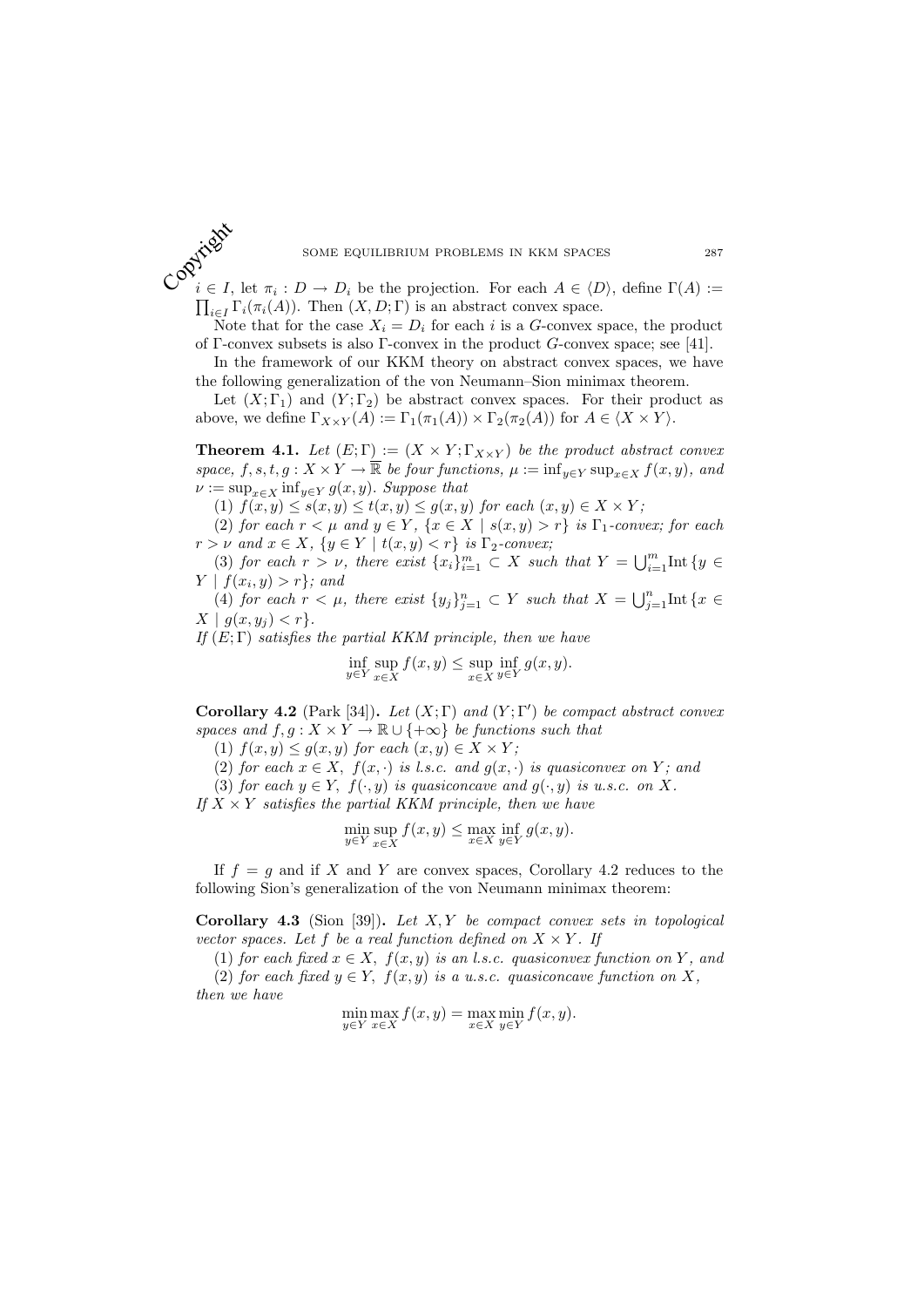Kakutani [17] expressed the von Neumann theorem in 1928 as follows: Copyright Ka

**Corollary 4.4** (von Neumann [42]). Let  $f(x, y)$  be a continuous real function defined for  $x \in K$  and  $y \in L$ , where K and L are arbitrary bounded closed convex sets in two Euclidean spaces  $\mathbb{R}^m$  and  $\mathbb{R}^n$ . If for every  $x_0 \in K$  and for every real number  $\alpha$ , the set of all  $y \in L$  such that  $f(x_0, y) \leq \alpha$  is convex, and if for every  $y_0 \in L$  and for every real number  $\beta$ , the set of all  $x \in K$  such that  $f(x, y_0) \geq \beta$  is convex, then we have

$$
\max_{x \in K} \min_{y \in L} f(x, y) = \min_{y \in L} \max_{x \in K} f(x, y).
$$

## 5. The von Neumann-Fan type intersection theorem

Given a Cartesian product  $X = \prod_{i \in I} X_i$  of sets, let  $X^i := \prod_{j \neq i} X_j$  and  $\pi_i: X \to X_i, \pi^i: X \to X^i$  be the projections; we write  $\pi_i(x) = x_i$  and  $\pi^i(x) = x^i$ . Given  $x, y \in X$ , we let

$$
[y_i, x^i] := (x_1, \dots, x_{i-1}, y_i, x_{i+1}, \dots, x_n).
$$

In our KKM theory, we have the following generalization of the von Neumann-Fan intersection theorem in [35]:

**Theorem 5.1.** Let  $\{(X_i; \Gamma_i)\}_{i=1}^n$  be a family of compact abstract convex spaces **Theorem 3.1.** Let  $\{ (X_i; 1_i) \}_{i=1}^n$  be a jamuy of compact abstract convex spaces<br>such that  $(X; \Gamma) = (\prod_{i=1}^n X_i; \Gamma)$  satisfies the partial KKM principle and, for each i, let  $A_i$  and  $B_i$  be subsets of X satisfying the following:

(1) for each  $y \in X$ ,  $B_i(y) := \{x \in X \mid [y_i, x^i] \in B_i\}$  is open; and

(2) for each  $x \in X$ ,  $\emptyset \neq \text{co}_{\Gamma} B_i(x) \subset A_i(x) := \{y \in X \mid [y_i, x^i] \in A_i\}.$ (2) for each  $x \in A$ ,  $\psi \neq$ <br>Then we have  $\bigcap_{i=1}^n A_i \neq \emptyset$ .

If each  $X_i$  is a compact G-convex space, so is X.

Corollary 5.2 (Fan [6]). Let  $X_1, X_2, \ldots, X_n$  be  $n \geq 2$ ) compact convex sets each in a real Hausdorff topological vector space. Let  $E_1, E_2, \ldots, E_n$  be n subsets of  $X = \prod_{i=1}^n X_i$  having the following two properties:

(a) For each i and every point  $x_i \in X_i$ , the section  $E_i(x_i)$  formed by all points  $(x_1, \ldots, x_{i-1}, x_{i+1}, \ldots, x_n)$  of  $X^i$  such that  $(x_1, \ldots, x_n) \in E_i$  is open in  $X^i$  .

(b) For each i and every point  $(x_1, \ldots, x_{i-1}, x_{i+1}, \ldots, x_n)$  of  $X^i$ , the section  $E_i(x_1, \ldots, x_{i-1}, x_{i+1}, \ldots, x_n)$  formed by all points  $x_i \in X_i$  such that  $(x_1, \ldots, x_n) \in E_i$  is nonempty and convex.

 $x_1, \ldots, x_n$   $\in E_i$  is nonempty and convex.<br>Then the intersection  $\bigcap_{i=1}^n E_i$  is nonempty.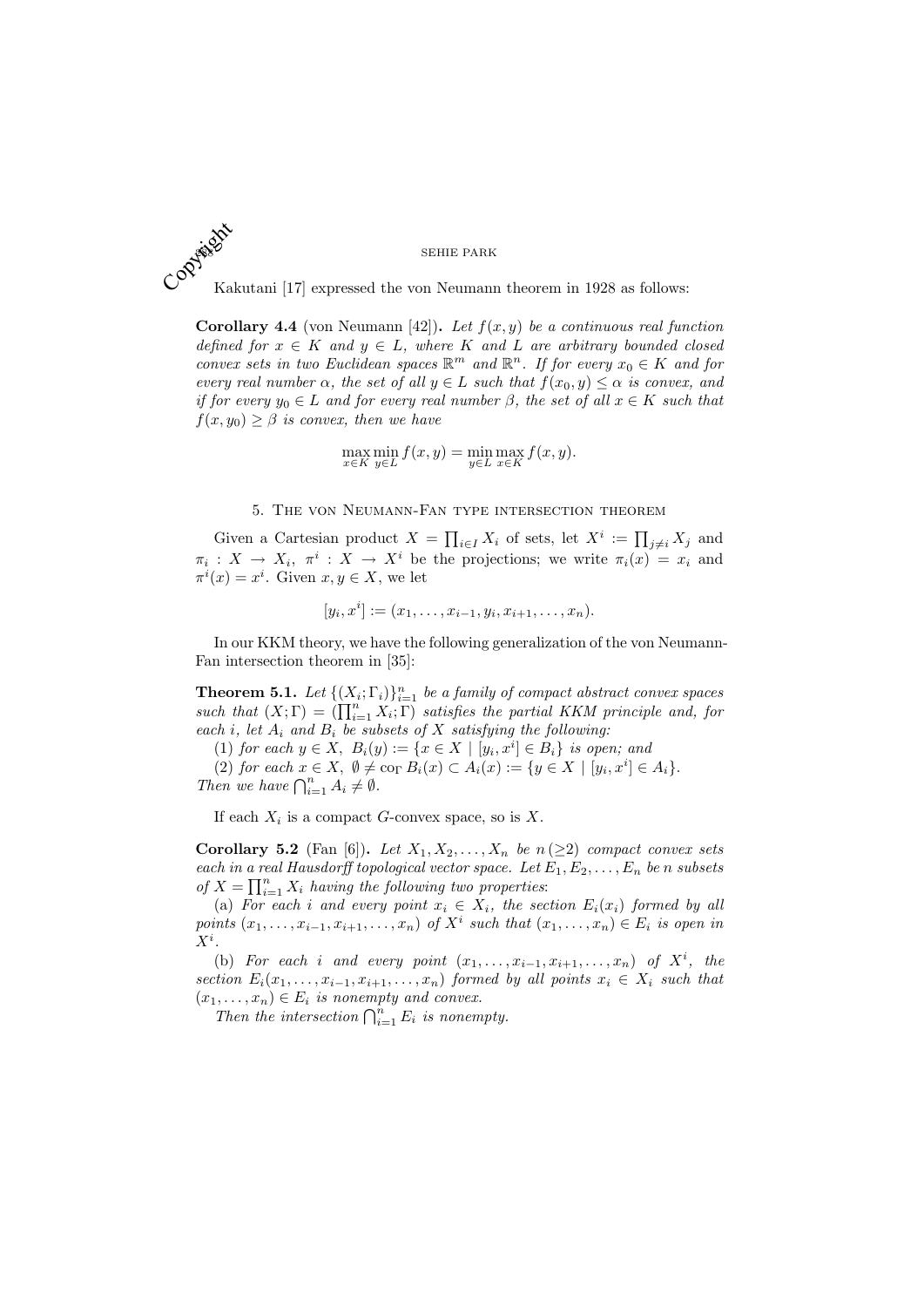

## 6. The Nash equilibrium theorem

From Theorem 5.1, we can deduce the following generalization of the Nash equilibrium theorem for spaces satisfying the partial KKM principle in [35]:

**Theorem 6.1.** Let  $\{(X_i; \Gamma_i)\}_{i=1}^n$  be a family of compact abstract convex spaces **Theorem 6.1.** Let  $\{ (X_i; 1_i) \}_{i=1}^n$  be a jamuy of compact abstract convex spaces<br>such that  $(X; \Gamma) = (\prod_{i=1}^n X_i; \Gamma)$  satisfies the partial KKM principle and, for each i, let  $f_i, g_i: X = X^i \times X_i \to \mathbb{R}$  be real functions such that

(0)  $f_i(x) \leq g_i(x)$  for each  $x \in X$ ; (1) for each  $x^i \in X^i$ ,  $x_i \mapsto g_i[x^i, x_i]$  is quasiconcave on  $X_i$ ; (2) for each  $x^i \in X^i$ ,  $x_i \mapsto f_i[x^i, x_i]$  is u.s.c. on  $X_i$ ; and (4.3) for each  $x_i \in X_i$ ,  $x^i \mapsto f_i[x^i, x_i]$  is l.s.c. on  $X^i$ . Then there exists a point  $\hat{x} \in X$  such that

$$
g_i(\widehat{x}) \ge \max_{y_i \in X_i} f_i[\widehat{x}^i, y_i] \quad \text{for all } i.
$$

The first remarkable one of generalizations of von Neumann's minimax theorem was Nash's theorem on equilibrium points of non-cooperative games. The following is formulated by Fan [6, Theorem 4]:

Corollary 6.2 (Nash). Let  $X_1, X_2, \ldots, X_n$  be  $n \geq 2$ ) nonempty compact convex sets each in a real Hausdorff topological vector space. Let  $f_1, f_2, \ldots, f_n$  be<br>go goal valued continuous functions defined an  $X = \prod^n X$ , if for each is n real-valued continuous functions defined on  $X = \prod_{i=1}^n X_i$ . If for each  $i = 1$  $1, 2, \ldots, n$  and for any given point  $(x_1, \ldots, x_{i-1}, x_{i+1}, \ldots, x_n) \in \prod_{j \neq i} X_j$ ,  $f_i(x_1,\ldots,x_{i-1},x_i,x_{i+1},\ldots,x_n)$  is a quasiconcave function on  $X_i$ , then there exists a point  $(\widehat{x}_1, \widehat{x}_2, \ldots, \widehat{x}_n) \in \prod_{i=1}^n X_i$  such that

$$
f_i(\widehat{x}_1, \widehat{x}_2, \dots, \widehat{x}_n) = \max_{y_i \in X_i} f_i(\widehat{x}_1, \dots, \widehat{x}_{i-1}, y_i, \widehat{x}_{i+1}, \dots, \widehat{x}_n) \qquad (1 \le i \le n).
$$

The point  $\hat{x} = (\hat{x}_1, \hat{x}_2, \dots, \hat{x}_n)$  in the conclusion of Corollary 6.2 is called the Nash equilibrium. This concept is a natural extension of the local maxima (for the case  $n = 1$ ,  $f = f_1$ ) and of the saddle points (for the case  $n = 2$ ,  $f_1 =$  $-f, f_2 = f$ ).

## 7. The Fan-Browder type fixed point theorems

From the KKM principle, we can show the following:

**Theorem 7.1.** Let  $(X, D; \Gamma)$  be a compact space satisfying the partial KKM principle and  $S : X \to D, T : X \to X$  two maps such that

(1)  $S^-(z)$  is open for each  $z \in D$ ; and (2) for each  $x \in X$ ,  $\text{co}_{\Gamma}S(x) \subset T(x)$ .

Then either

(i) T has a fixed point  $x_0 \in X$ ; that is,  $x_0 \in T(x_0)$ ; or

(ii) there exists an  $x_1 \in X$  such that  $S(x_1) = \emptyset$ .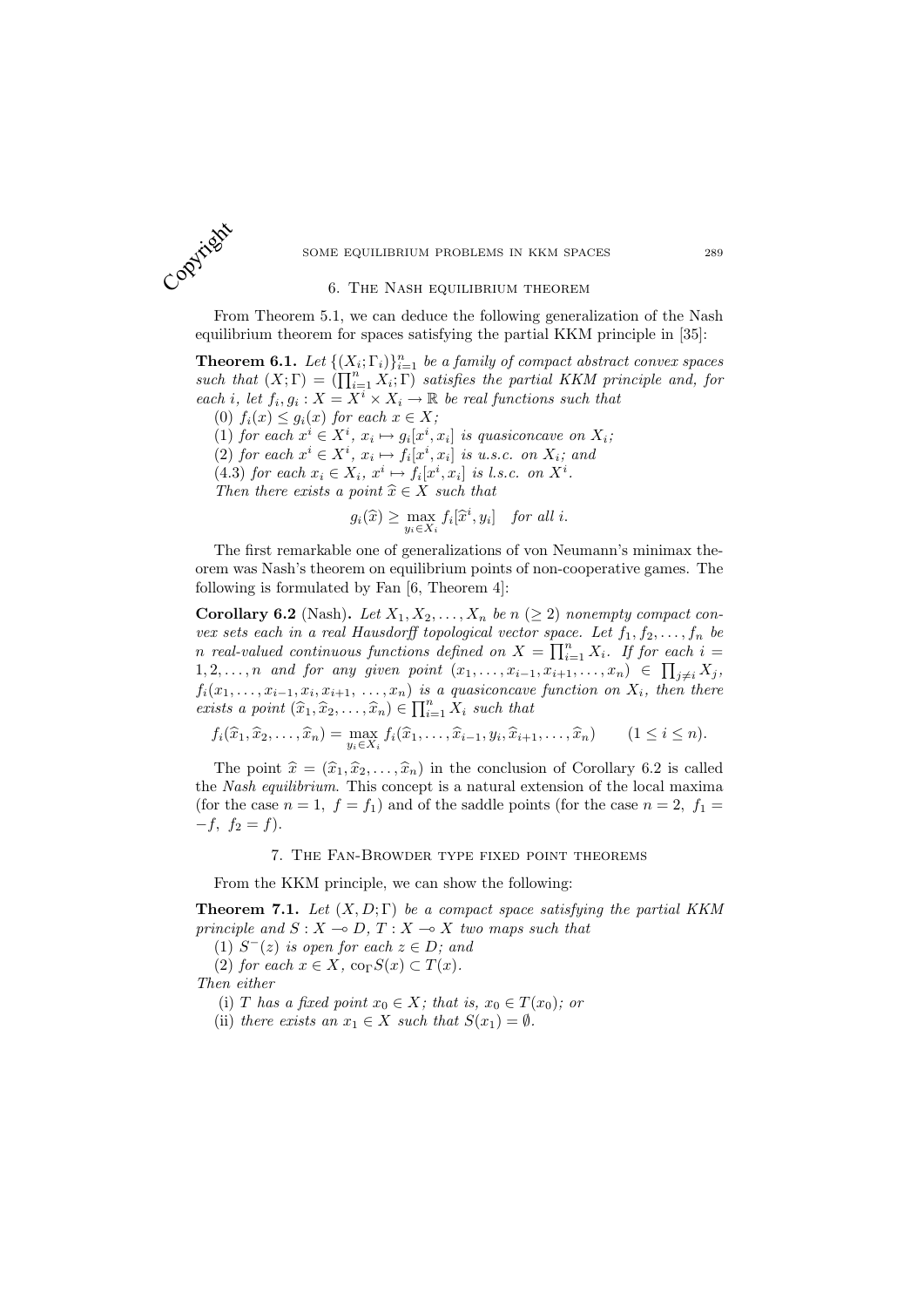Theorem 7.1 for the case (i) is a Fan-Browder type fixed point theorem and for the case (ii) a maximal element theorem. Copyright Th

From Theorem 7.1, we obtain the following Fan-Browder type theorems.

Corollary 7.2. Let  $(X, D; \Gamma)$  be a compact abstract convex space satisfying the partial KKM principle and  $S : X \to D, T : X \to X$  two maps such that

(1) for each  $x \in X$ ,  $\operatorname{co}_{\Gamma} S(x) \subset T(x)$ ; and

(2)  $X = \bigcup \{ \text{Int } S^{-}(z) \mid z \in D \}.$ 

Then T has a fixed point  $x_0 \in X$ .

Corollary 7.3. Let  $(X, D; \Gamma)$  be a compact space satisfying the partial KKM principle and  $S: X \rightarrow D$  a map such that

(1) for each  $x \in X$ ,  $S(x)$  is nonempty; and

(2) for each  $z \in D$ ,  $S^{-}(z)$  is open.

Then there exists an  $\hat{x} \in X$  such that  $\hat{x} \in \text{co}_\Gamma S(\hat{x})$ .

The following is a simplified form of Corollary 7.2 or 7.3:

Corollary 7.4. Let  $(X; \Gamma)$  be a compact space satisfying the partial KKM principle and  $T : X \longrightarrow X$  a map such that

(1) for each  $x \in X$ ,  $T(x)$  is  $\Gamma$ -convex; and

(2)  $X = \bigcup \{ \text{Int } T^-(y) \mid y \in X \}.$ 

Then T has a fixed point.

From Corollary 7.4, we can easily obtain the following in 1968:

**Corollary 7.5** (Browder [4]). Let K be a nonempty compact convex subset of a Hausdorff topological vector space. Let T be a map of K into  $2^K$ , where for each  $x \in K$ ,  $T(x)$  is a nonempty convex subset of K. Suppose further that for each y in K,  $T^-(y)$  is open in K. Then there exists  $x_0$  in K such that  $x_0 \in T(x_0)$ .

Note that Browder's result is a reformulation of Fan's geometric lemma [5] in the form of a fixed point theorem and its proof was based on the Brouwer fixed point theorem and the partition of unity argument. Since then it is known as the Fan-Browder fixed point theorem.

Browder [4] applied his theorem to a systematic treatment of the interconnections between multi-valued fixed point theorems, minimax theorems, variational inequalities, and monotone extension theorems. For further developments on generalizations and applications of the Fan-Browder theorem, see [27].

The Fan-Browder type fixed point theorem is used by Borglin and Keiding [2] and Yannelis and Prabhakar [44] to the existence of maximal elements in mathematical economics. We give a generalization of their result as follows: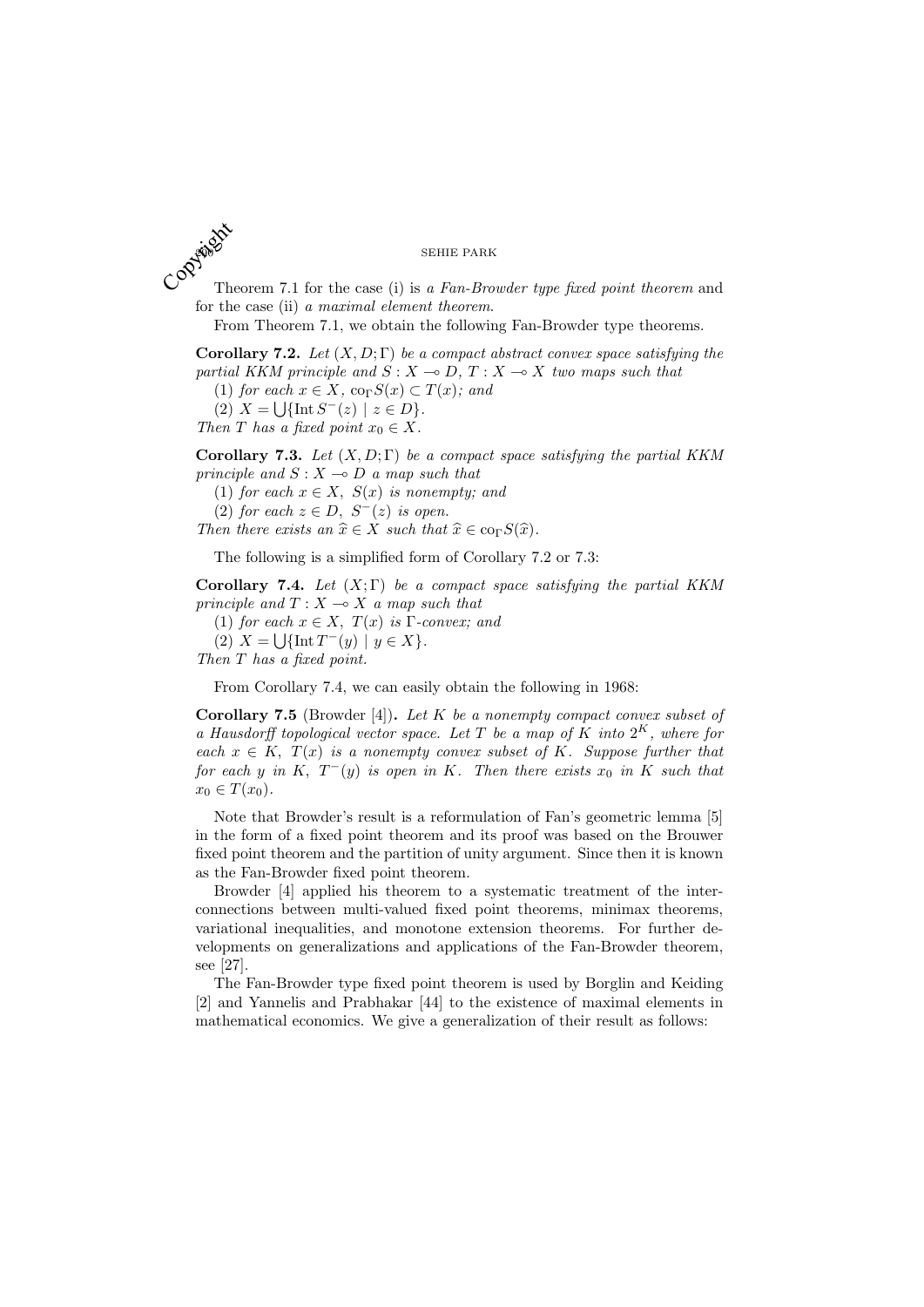Corollary 7.6. Let  $(X, D; \Gamma)$  be a compact space satisfying the partial KKM principle and  $S : X \to D, T : X \to X$  two maps such that Copyright

(1)  $S^{-}(z)$  is open for each  $z \in D$ ;

(2) for each  $x \in X$ ,  $\text{co}_{\Gamma}S(x) \subset T(x)$ ; and

(3) for each  $x \in X$ ,  $x \notin T(x)$ .

Then there exists an  $\hat{x} \in X$  such that  $S(\hat{x}) = \emptyset$ .

## 8. The Fan type minimax inequalities

From Theorem 7.1, we obtain the following analytic alternative which is a basis of various equilibrium problems:

**Theorem 8.1.** Let  $(X, D; \Gamma)$  be a compact space satisfying the partial KKM principle,  $f: D \times X \to \mathbb{R}$  and  $g: X \times X \to \mathbb{R}$  two real functions, and  $\alpha, \beta \in \mathbb{R}$ . Suppose that

(1)  $\{y \in X \mid f(z, y) > \alpha\}$  is open for each  $z \in D$ ; and

(2) for each  $y \in X$ ,  $\text{co}_{\Gamma}\{z \in D \mid f(z, y) > \alpha\} \subset \{x \in X \mid g(x, y) > \beta\}.$ Then either

(a) there exists a  $\hat{y} \in X$  such that  $f(z, \hat{y}) \leq \alpha$  for all  $z \in D$ ; or (b) there exists an  $\hat{x} \in X$  such that  $g(\hat{x}, \hat{x}) > \beta$ .

From Theorem 8.1, we immediately have the following generalized form of the Fan minimax inequality:

**Theorem 8.2.** Under the hypothesis of Theorem 8.1, if  $\alpha = \beta = \sup\{g(x, x) \mid$  $x \in X$ , then

(c) there exists a  $\hat{y} \in X$  such that

$$
f(z, \hat{y}) \le \sup_{x \in X} g(x, x) \quad \text{for all } z \in D; \text{ and}
$$

(d) we have the minimax inequality

$$
\inf_{y \in X} \sup_{z \in D} f(z, y) \le \sup_{x \in X} g(x, x).
$$

In 1972, Fan established a minimax inequality from Corollary 3.4:

**Corollary 8.3** (Fan  $[8]$ ). Let X be a compact convex set in a topological vector space. Let f be a real function defined on  $X \times X$  such that

(i) for each fixed  $x \in X$ ,  $f(x, y)$  is an l.s.c. function of y on X;

(ii) for each fixed  $y \in X$ ,  $f(x, y)$  is a quasiconcave function of x on X. Then we have the minimax inequality

$$
\min_{y \in X} \sup_{x \in X} f(x, y) \le \sup_{x \in X} f(x, x).
$$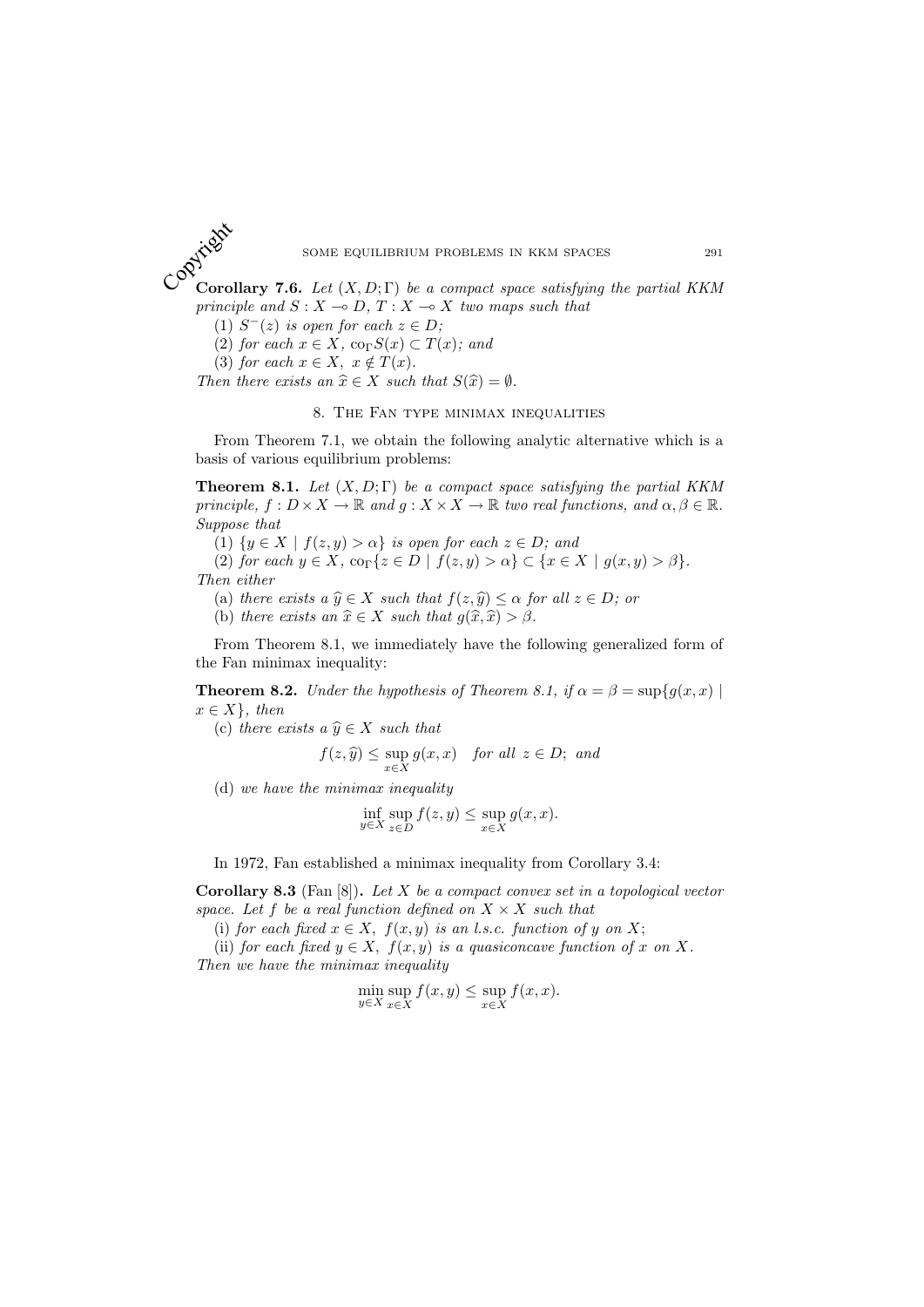SEHIE PARK Fan gave applications of his inequality as follows: Copyright Fall

> A variational inequality (extending Hartman-Stampacchia [10] and Browder [4]).

> A geometric formulation of the inequality (equivalent to the Fan-Browder fixed point theorem).

> Separation properties of upper demicontinuous multimaps, coincidence and fixed point theorems.

Properties of sets with convex sections (Fan [6]).

A fundamental existence theorem in potential theory.

## 9. The Himmelberg type fixed point theorems

In this section, we show that the open version of the KKM theorem is also useful to deduce very general fixed point theorems for topological vector spaces or KKM spaces. For simplicity, we give only one example.

We introduce particular subclasses or subsets of KKM uniform spaces.

**Definition 9.1.** A KKM uniform space  $(E, D; \Gamma; \mathcal{U})$  is a KKM space with a basis  $U$  of a Hausdorff uniform structure of  $E$ .

A KKM uniform space  $(E \supset D; \Gamma; \mathcal{U})$  is called an LT-space if D is dense in E and, for each  $U \in \mathcal{U}$ , the U-neighborhood

$$
U[A] := \{ x \in E \mid A \cap U[x] \neq \emptyset \}
$$

around a given Γ-convex subset  $A \subset E$  is Γ-convex.

**Example.** 1. In particular, for G-convex spaces or H-spaces  $(E \supset D; \Gamma; \mathcal{U})$ (where each  $\Gamma_A$  is contractible), we can define LG-spaces [32] or LH-spaces  $(l.c.\text{-spaces})$ , resp.

2. For a c-space  $(X; \Gamma)$ , an LT-space reduces to an l.c.-space [14, 15]. Any nonempty convex subset  $X$  of a locally convex t.v.s.  $E$  is an obvious example of an *l.c.*-space  $(X; \Gamma)$  with  $\Gamma_A = \text{co } A$  for  $A \in \langle X \rangle$ . For other examples, see [14, 15]. A singleton is not necessarily Γ-convex in an LΓ-space.

3. A G-convex space  $(X \supset D; \Gamma)$  is called a *metric LG-space* if X is equipped with a metric d such that (1) D is dense in X, (2) for any  $\varepsilon > 0$ , the set  ${x \in X \mid d(x, C) < \varepsilon}$  is Γ-convex whenever  $C \subset X$  is Γ-convex, and (3) open balls are Γ-convex. This concept generalizes that of metric l.c.-spaces due to Horvath [14].

4. (Horvath [15]) Any hyperconvex metric space  $(H, d)$  is a complete metric l.c.-space  $(H; \Gamma)$ .

The following is the main result of this section: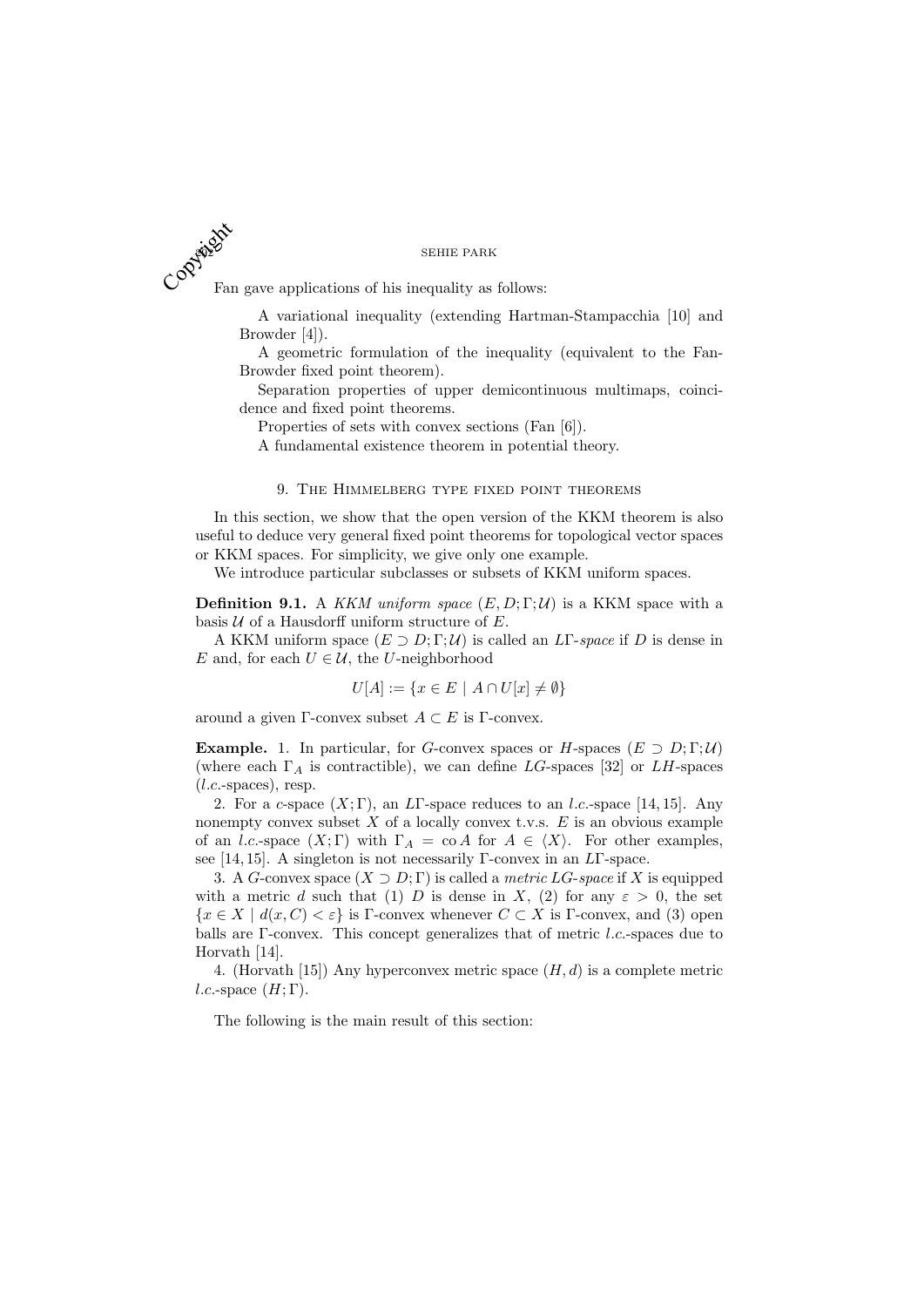

## SOME EQUILIBRIUM PROBLEMS IN KKM SPACES 293

**Theorem 9.2.** Let  $(X \supset D; \Gamma; \mathcal{U})$  be an LT-space and  $T : X \to X$  a compact u.s.c. map with closed  $\Gamma$ -convex values. Then T has a fixed point  $x_0 \in X$ .

Particular forms of Theorem 9.2 were obtained by von Neumann [43], Kakutani [17], Himmelberg [11], Horvath [15], and Park [32]. Recall that the Himmelberg theorem unifies and generalizes historically well-known fixed point theorems due to Brouwer, Schauder, Tychonoff, Kakutani, Bohnenblust and Karlin, Fan, Glicksberg, Hukuhara, Rhee, and others. For the literature, see [27].

## 10. Variational inequalities

From Theorem 8.2, we obtain the following type of variational inequalities:

**Theorem 10.1.** Let  $(X;\Gamma)$  be a compact space satisfying the partial KKM principle and  $p, q: X \times X \to \mathbb{R}$  and  $h: X \to \mathbb{R}$  functions satisfying

- (1)  $p(x, y) \leq q(x, y)$  for each  $(x, y) \in X \times X$ , and  $q(x, x) \leq 0$  for all  $x \in X$ ;
- (2) for each  $x \in X$ ,  $q(x, \cdot) + h(\cdot)$  is quasiconcave on X; and
- (3) for each  $y \in X$ ,  $p(\cdot, y) h(\cdot)$  is l.s.c. on X.

Then there exists a  $y_0 \in X$  such that

$$
p(x, y_0) + h(y_0) \le h(x) \quad for all x \in X.
$$

In 1966, the following variational inequality appeared:

Corollary 10.2 (Hartman-Stampacchia [10]). Let K be a compact convex subset in  $\mathbb{R}^n$  and  $f: K \to \mathbb{R}^n$  a continuous map. Then there exists  $u_0 \in K$  such that

$$
(f(u_0), v - u_0) \ge 0 \quad for all \ v \in K,
$$

where  $(\cdot, \cdot)$  denotes the scalar product in  $\mathbb{R}^n$ .

Using this result, its authors obtained existence and uniqueness theorems for (weak) uniformly Lipschitz continuous solutions of Dirichlet boundary value problems associated with certain nonlinear elliptic differential functional equations.

Later Corollary 10.2 is known to be equivalent to the Brouwer fixed point theorem. Corollary 10.2 was extended as follows:

**Corollary 10.3** (Browder [4]). Let  $E$  be a locally convex Hausdorff topological vector space,  $K$  a compact convex subset of  $E$ , and  $T$  a continuous mapping of K into  $E^*$ . Then there exists an element  $u_0$  of K such that

$$
(T(u_0), u - u_0) \ge 0
$$

for all  $u \in K$ .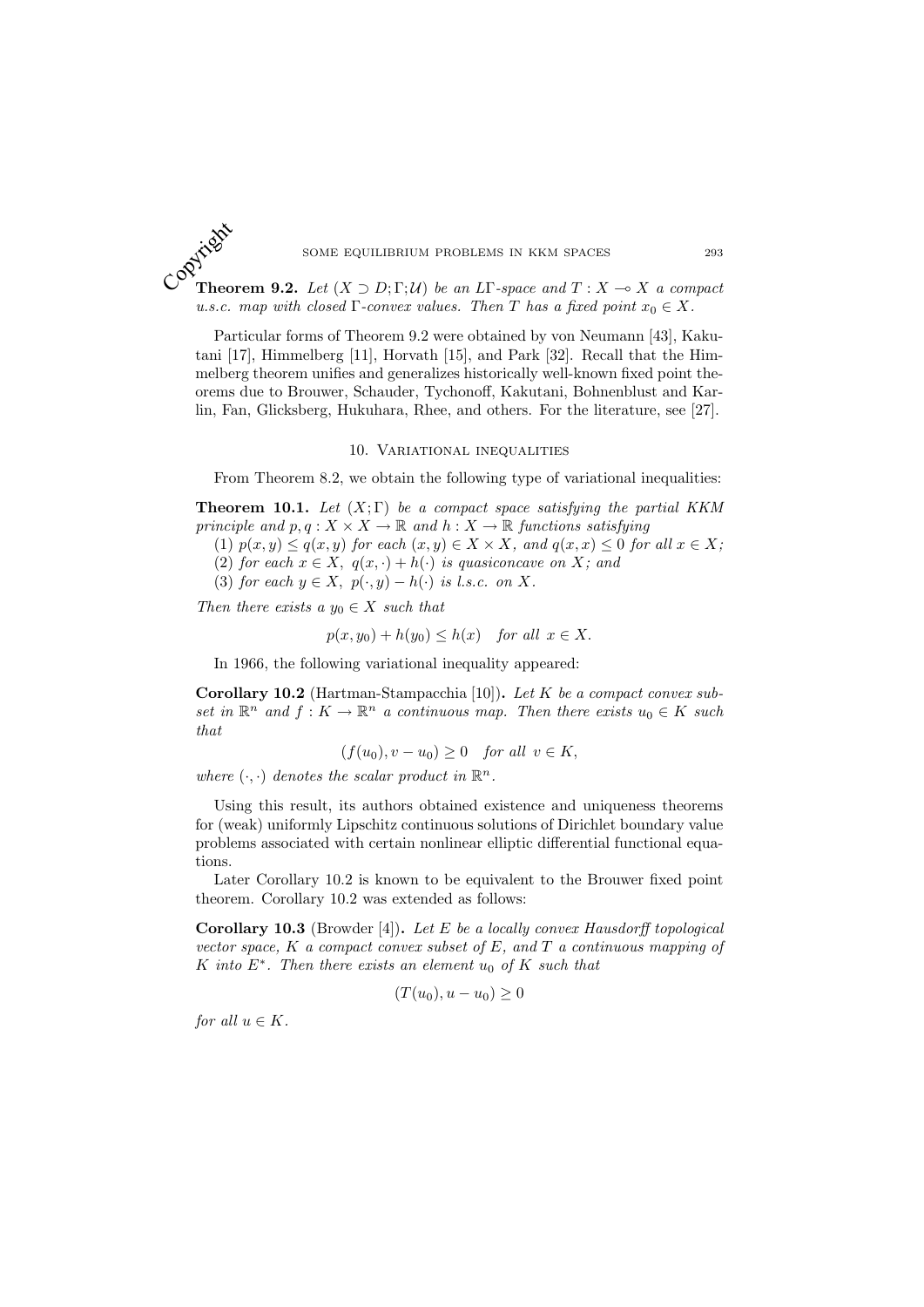

Here,  $E^*$  is the topological dual of  $E$  equipped with an adequate topology and (,) denotes the pairing between elements of  $E^*$  and elements of E. This theorem is later extended and improved by many authors by pointing out that the local convexity is superfluous.

## 11. Best approximations

A simple consequence of Theorem 10.1 is the following well-known existence result on best approximations originated from Fan [7]:

**Theorem 11.1.** Let  $X$  be a compact convex subset of a topological vector space E and  $f: X \to E$  a continuous function. Then for any continuous seminorm p on E, there exists a point  $y_0 \in X$  such that

$$
p(y_0 - f(y_0)) \le p(x - f(y_0)) \quad for all x \in X.
$$

Theorem 11.1 implies the following generalization of the Schauder fixed point theorem:

Corollary 11.2 (Fan  $[7]$ ). Let X be a nonempty compact convex set in a normed vector space E. For any continuous map  $f: X \to E$ , there exists a point  $y_0 \in X$  such that

$$
||y_0 - f(y_0)|| = \min_{x \in X} ||x - f(y_0)||.
$$

(In particular, if  $f(X) \subset X$ , then  $y_0$  is a fixed point of f.)

Fan also obtained a generalization of this theorem to locally convex Hausdorff topological vector spaces. Those are known as best approximation theorems and applied to obtain generalizations of the Brouwer fixed point theorem and some nonseparation theorems on upper demicontinuous (u.d.c.) multimaps in Fan [7].

## 12. Generalized quasi-equilibrium problems

In this section, we deal with existence of solutions of certain quasi-equilibrium problems in abstract convex spaces satisfying the partial KKM principle without any linear structure or in topological vector spaces (t.v.s.).

We obtained the following in [34]:

**Theorem 12.1.** Let  $(X;\Gamma)$  be a compact space satisfying the partial KKM principle, and let  $S : X \to X$  be a map with nonempty Γ-convex values and open fibers such that  $\overline{S}$  :  $X \to X$  is u.s.c. Suppose that  $\psi : X \times X \to \mathbb{R}$  is a continuous function such that  $\psi(x, \cdot)$  is quasiconvex and

$$
\psi(x, x) \ge 0 \quad \text{for all } x \in X.
$$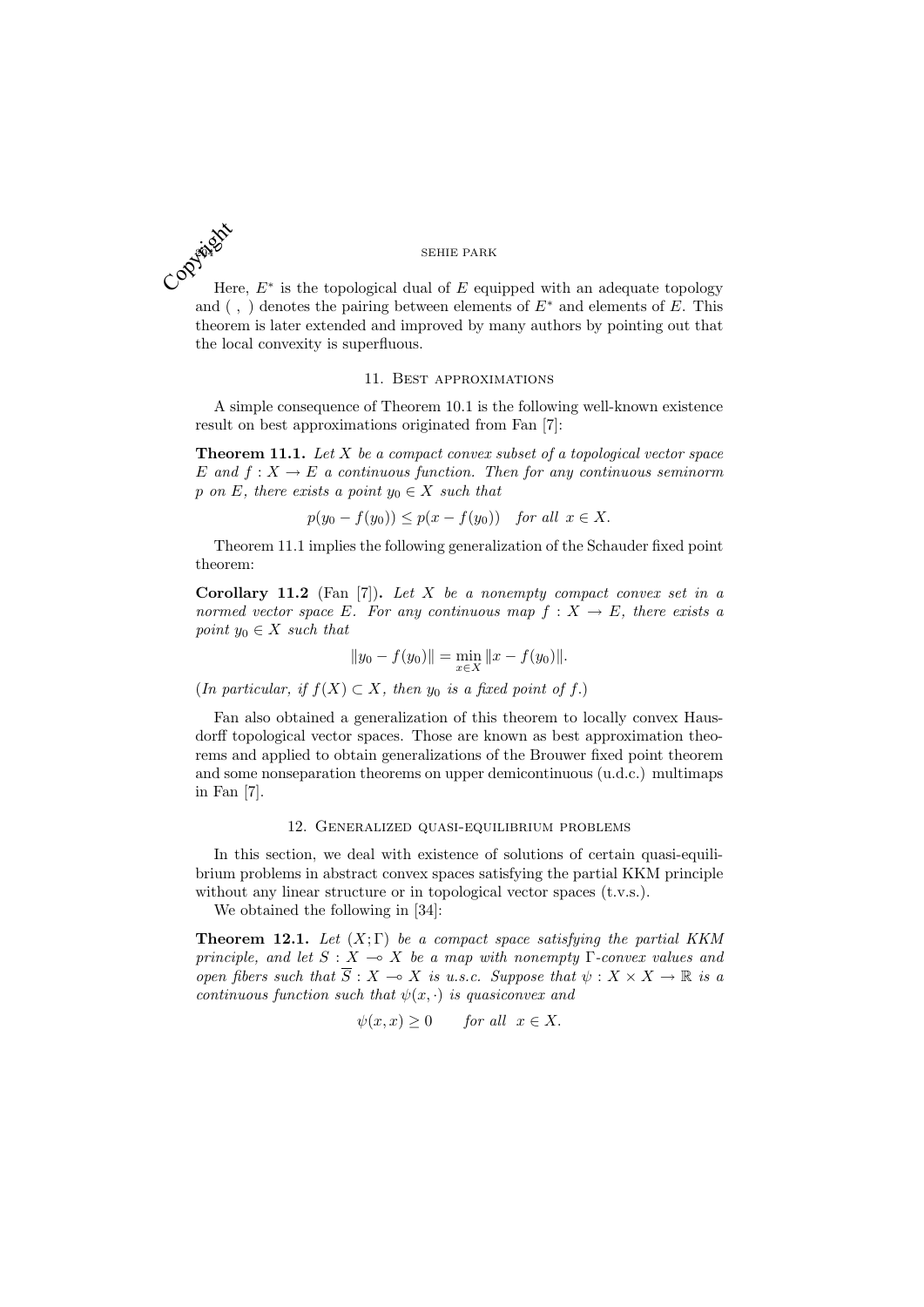SOME EQUILIBRIUM PROBLEMS IN KKM SPACES 295

Then there exists an  $\hat{x} \in X$  such that Copyright

$$
\widehat{x} \in S(\widehat{x})
$$
 and  $\psi(\widehat{x}, x) \ge 0$  for all  $x \in S(\widehat{x})$ .

A nonempty subset  $X$  of a t.v.s.  $E$  is said to be *admissible* (in the sense of Klee  $[20]$ ) provided that, for every compact subset K of X and every neighborhood V of the origin 0 of E, there exists a continuous map  $h: K \to X$  such that  $x - h(x) \in V$  for all  $x \in K$  and  $h(K)$  is contained in a finite dimensional subspace  $L$  of  $E$ .

Example. Every nonempty convex subset of a locally convex t.v.s. is admissible. Other examples of admissible t.v.s. are  $l^p$  and  $L^p(0,1)$  for  $0 < p < 1$ , the space  $S(0, 1)$  of equivalence classes of measurable functions on [0, 1], the Hardy space  $H^p$  for  $0 < p < 1$ , certain Orlicz spaces, ultrabarrelled t.v.s. admitting Schauder basis, and others. Note also that any locally convex subset of an F-normable t.v.s. or any compact convex locally convex subset of a t.v.s. is admissible.

We obtained the following fixed point theorem [26] which generalizes the Himmelberg theorem [11]:

**Theorem 12.2.** Let  $E$  be a Hausdorff t.v.s. and  $X$  an admissible convex subset of E. Then any compact acyclic map  $F : X \to X$  has a fixed point  $x \in X$ .

From Theorem 12.2, we deduced the following existence theorem [30] for a generalized quasi-equilibrium problem:

**Theorem 12.3.** Let  $X$  and  $Y$  be admissible convex subsets of Hausdorff t.v.s. E and F, respectively,  $S : X \multimap X$  a compact closed map,  $T : X \multimap Y$  a compact acyclic map, and  $\phi: X \times Y \times X \to \mathbb{R}$  a u.s.c. function. Suppose that (1) the function  $m: X \times Y \to \mathbb{R}$  defined by

$$
m(x, y) = \max_{s \in S(x)} \phi(x, y, s) \quad \text{for } (x, y) \in X \times Y
$$

is l.s.c.; and

(2) for each  $(x, y) \in X \times Y$ , the set

$$
M(x, y) = \{u \in S(x) \mid \phi(x, y, u) = m(x, y)\}\
$$

is acyclic.

Then there exists an  $(\widehat{x}, \widehat{y}) \in X \times Y$  such that

$$
\widehat{x} \in S(\widehat{x}), \ \widehat{y} \in T(\widehat{x}), \ \text{and} \ \phi(\widehat{x}, \widehat{y}, \widehat{x}) \geq \phi(\widehat{x}, \widehat{y}, s) \ \text{for all } s \in S(\widehat{x}).
$$

Moreover, in [31], Theorem 12.3 is applied to deduce collectively fixed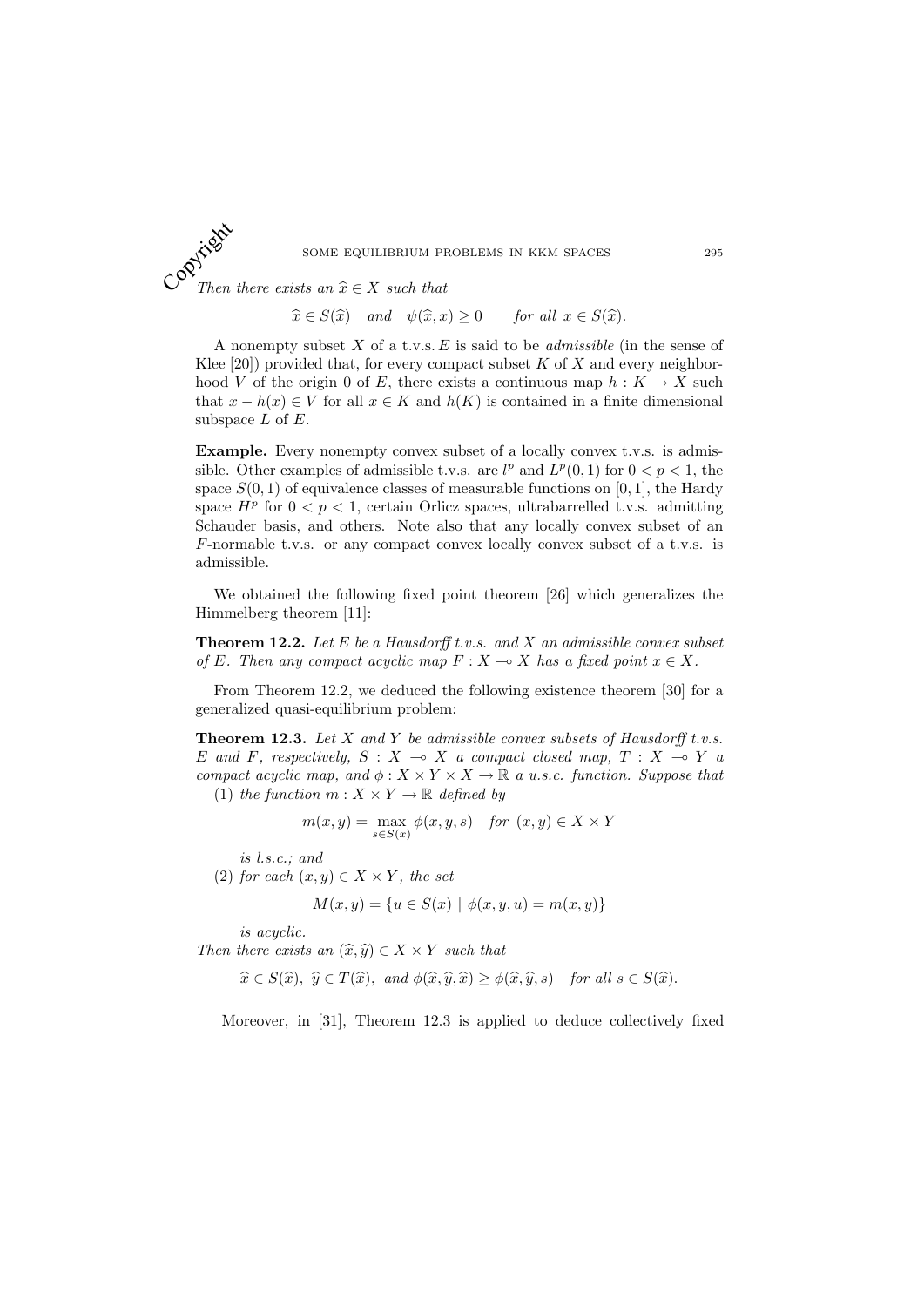point theorems, intersection theorems for sets with convex sections, and quasiequilibrium theorems. For related results, see [23–31] and references therein. Copyright

Added in Proof. Recently, we published more detailed basic KKM theory in [38].

#### **REFERENCES**

- [1] E. Blum and W. Oettli, From optimization and variational inequalities to equilibrium problems, Math. Student 63 (1994), 123–145.
- [2] A. Borglin and H. Keiding, Existence of equilibrium actions and of equilibrium, J. Math. Econom. 3 (1976), 313–316.
- [3] W. Briec and C. Horvath, Nash points, Ky Fan inequality and equilibria of abstract economies in Max-Plus and B-convexity, J. Math. Anal. Appl. 341 (2008), 188–199.
- [4] F. E. Browder, The fixed point theory of multi-valued mappings in topological vector spaces, Math. Ann. 177 (1968), 283–301.
- [5] K. Fan, A generalization of Tychonoff's fixed point theorem, Math. Ann. 142 (1961), 305–310.
- [6] K. Fan, Applications of a theorem concerning sets with convex sections, Math. Ann. 163 (1966), 189–203.
- [7] K. Fan, Extensions of two fixed point theorems of F. E. Browder, Math. Z. 112 (1969), 234–240.
- [8] K. Fan, A minimax inequality and applications, in Inequalities III, O. Shisha (ed.), Academic Press, New York, 1972, pp. 103–113.
- A. Granas, KKM maps and their applications to nonlinear problems, in The Scottish Book, R. D. Mauldin (ed.), Birkhäuser, Boston, 1981, pp. 45–61.
- [10] P. Hartman and G. Stampacchia, On some nonlinear elliptic differential functional equations, Acta Math. 115 (1966), 271–310.
- [11] C. J. Himmelberg, Fixed points of compact multifunctions, J. Math. Anal. Appl. 38 (1972), 205–207.
- [12] C. D. Horvath, Some results on multivalued mappings and inequalities without convexity, in Nonlinear Analysis and Convex Analysis, B. L. Lin and S. Simons (eds.), Dekker, New York, 1987, pp. 99–106.
- [13] C. D. Horvath, Convexité généralisée et applications, in Méthodes Topologiques en Analyse Convexe, Sem. Math. Supér 110, Montreal, 1990, pp. 79-99.
- [14] C. D. Horvath, Contractibility and general convexity, J. Math. Anal. Appl. **156** (1991), 341–357.
- [15] C. D. Horvath, Extensions and selection theorems in topological spaces with a generalized convexity structure, Ann. Fac. Sci. Toulouse 2 (1993), 253–269.
- [16] C. D. Horvath, Topological convexities, selections and fixed points, Topology Appl. 155 (2008), 830–850.
- [17] S. Kakutani, A generalization of Brouwer fixed point theorem, Duke Math. J. 8 (1941), 457–459.
- [18] P. Q. Khanh, N. H. Quan, and J. C. Yao, *Generalized KKM type theorems in GFC*spaces and applications, Nonlinear Anal. 71 (2009), 1227–1234.
- [19] W. A. Kirk and B. Panyanak, Best approximations in R-trees, Numer. Funct. Anal. Optimiz. 28 (2007), 681–690.
- [20] V. Klee, Leray–Schauder theory without local convexity, Math. Ann. 141 (1960), 286– 296.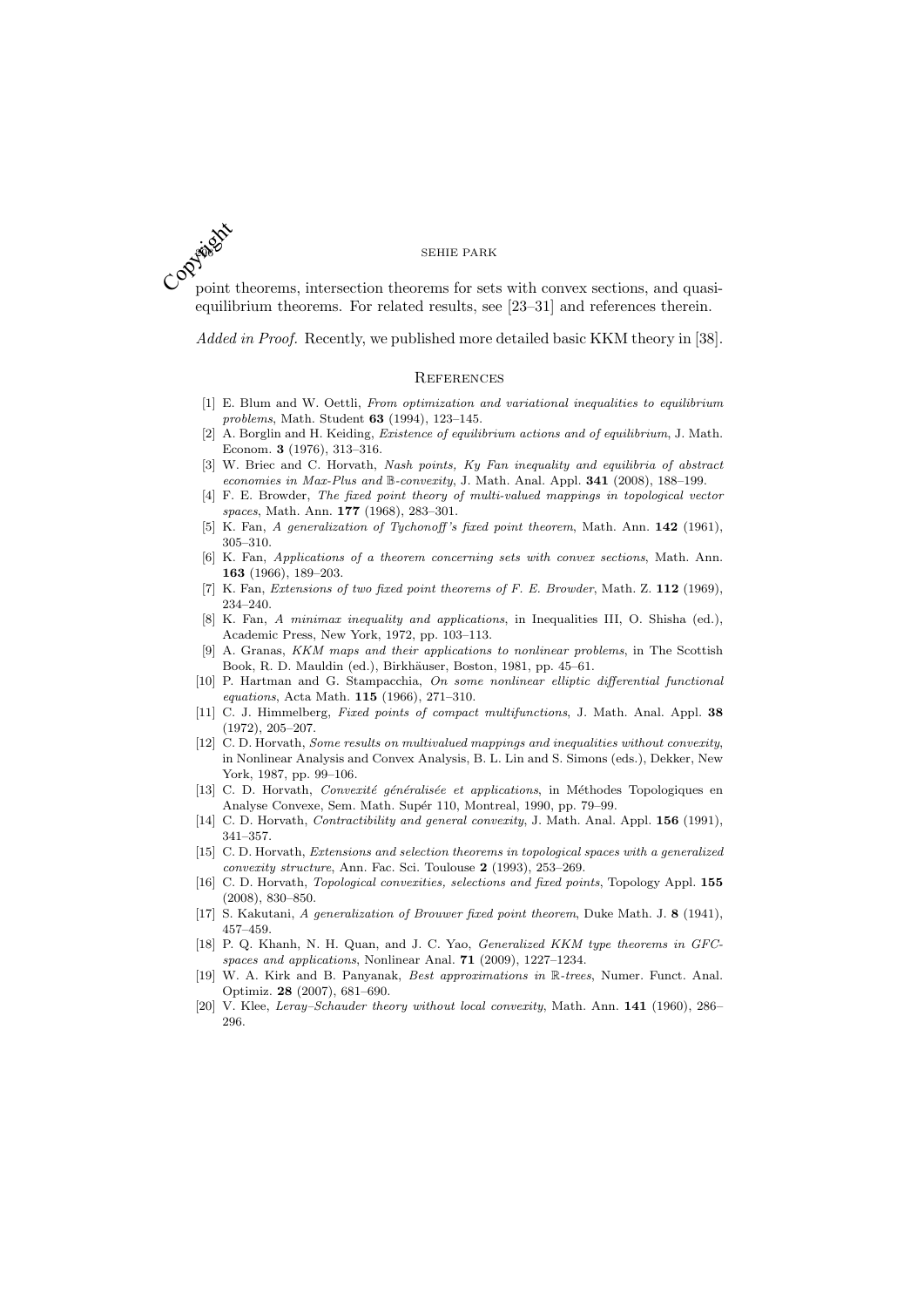

- $[21]$  B. Knaster, K. Kuratowski, S. Mazurkiewicz, Ein Beweis des Fixpunktsatzes für n-Dimensionale Simplexe, Fund. Math. 14 (1929), 132–137.
- [22] M. Lassonde, On the use of KKM multifuntions in fixed point theory and related topics, J. Math. Anal. Appl. 97 (1983), 151–201.
- [23] M. A. Noor and W. Oettli, On general nonlinear complementarity problems and quasiequilibria, Le Matematiche 49 (1994), 313–331.
- [24] S. Park, Some coincidence theorems on acyclic multifunctions and applications to KKM theory, in Fixed Point Theory and Applications, K.-K. Tan (ed.), World Scientific Publ., River Edge, NJ, 1992, pp. 248–277.
- [25] S. Park, Generalized equilibrium problems and generalized complementarity problems, J. Optim. Th. Appl. 95 (1997), 409–417.
- [26] S. Park, A unified fixed point theory of multimaps on topological vector spaces, J. Korean Math. Soc. 35 (1998), 803–829. Corrections, ibid. 36 (1999), 829–832.
- [27] S. Park, Ninety years of the Brouwer fixed point theorem, Vietnam J. Math. 27 (1999), 187–222.
- [28] S. Park, Elements of the KKM theory for generalized convex spaces, Korean J. Comp. Appl. Math. 7 (2000), 1–28.
- [29] S. Park, Acyclic versions of the von Neumann and Nash equilibrium theorems, J. Comp. Appl. Math. 113 (2000), 83–91.
- [30] S. Park, Fixed points and quasi-equilibrium problems, Math. Comp. Modelling 34 (2001), 947–954.
- [31] S. Park, Fixed points, intersection theorems, variational inequalities, and equilibrium theorems, Inter. J. Math. & Math. Sci. 24 (2000), 73–93.
- [32] S. Park, *Fixed point theorems in locally G-convex spaces*, Nonlinear Anal. 48 (2002), 869–879.
- [33] S. Park, Various subclasses of abstract convex spaces for the KKM theory, Proc. Nat. Inst. Math. Sci. 2 (2007), 35–47.
- [34] S. Park, Elements of the KKM theory on abstract convex spaces, J. Korean Math. Soc. 45 (2008), 1–27.
- [35] S. Park, *Equilibrium existence theorems in KKM spaces*, Nonlinear Anal. **69** (2008), 4352–4364.
- [36] S. Park, New foundations of the KKM theory, J. Nonlinear Convex Anal. 9 (2008), 331–350.
- [37] S. Park, Remarks on the partial KKM principle, Nonlinear Anal. Forum 14 (2009), 1–12.
- [38] S. Park, The KKM principle in abstract convex spaces Equivalent formulations and applications, Nonlinear Anal. 73 (2010), 1028–1042.
- [39] M. Sion, On general minimax theorems, Pacific J. Math.  $8$  (1958), 171–176.
- [40] B. P. Sortan, Introduction to Axiomatic Theory of Convexity, Kishyneff, 1984 (Russian with English summary).
- [41] K.-K. Tan and X.-L. Zhang, Fixed point theorems on G-convex spaces and applications, Nonlinear Funct. Anal. Appl. 1 (1996), 1–19.
- [42] J. von Neumann, Zur Theorie der Gesellschaftsspiele, Math. Ann. 100 (1928), 295–320.
- [43] J. von Neumann, Über ein Ökonomisches Gleichungssystem und eine Verallgemeinerung des Brouwerschen Fixpunktsatzes, Ergeb. eines Math. Kolloq. 8 (1937), 73–83. (A model of general economic equilibrium, Review of Econ. Studies 13 (1945), 1–9.
- [44] N. Yannelis and N. Prabhakar, Existence of maximal elements and equilibria in linear topological spaces, J. Math. Economics 12 (1983), 233–245.